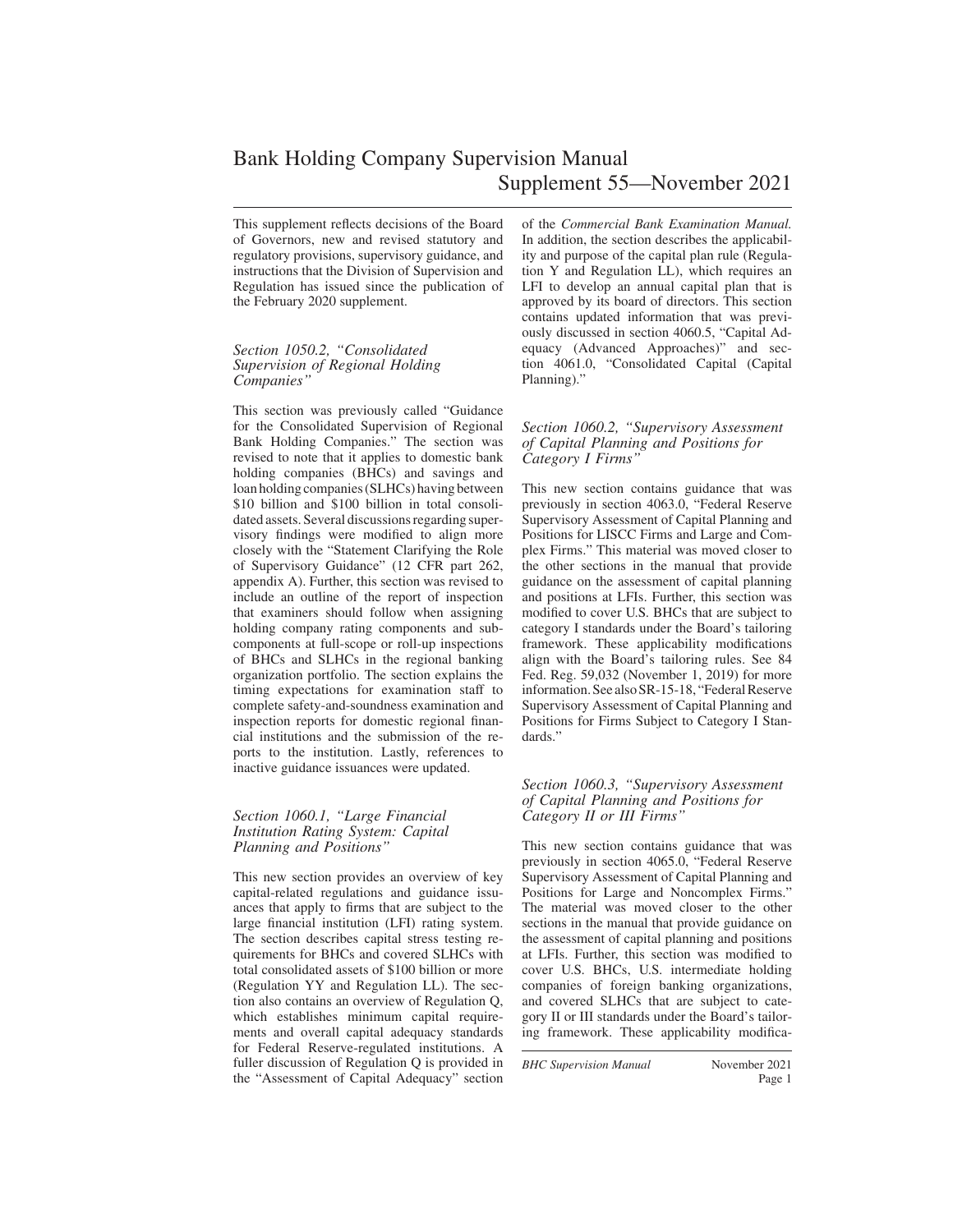tions align with the Board's tailoring rules. See 84 Fed. Reg. 59,032 (November 1, 2019); and SR-15-19, "Federal Reserve Supervisory Assessment of Capital Planning and Positions for Firms Subject to Category II or III Standards."

#### *Section 1060.30, "Supervisory Guidance on Board of Directors' Effectiveness (Governance and Controls)"*

This new section is based on SR-21-3/CA-21-1, "Supervisory Guidance on Board of Directors' Effectiveness." The guidance in this section explains key attributes of effective boards at BHCs and SLHCs that are LFIs. Specifically, this guidance notes that boards of directors at LFIs should: (1) set clear, aligned and consistent direction regarding the firm's strategy and risk appetite; (2) direct senior management regarding the board's information needs; (3) oversee and hold senior management accountable; (4) support the independence and stature of independent risk management and internal audit; and (5) maintain a capable board composition and governance structure. The section also provides an explanation of supervisory considerations in assessing board effectiveness as part of the LFI rating system.

#### *Section 1060.31, "Assessment of Risk-Management Processes and Internal Controls of BHCs Having \$100 Billion or More in Total Assets"*

This new section was previously section 4070.1. The material was moved closer to the manual's sections on the assignment of ratings for holding companies subject to the LFI rating system. The section was revised to cover the supervision of BHCs having \$100 billion or more in total consolidated assets. Further, this section was updated to reflect the Federal Reserve's guidance for boards of directors in SR-21-3/CA-21-1, "Supervisory Guidance on Board of Directors' Effectiveness." Specifically, the section was revised to better reflect the roles and responsibilities of the board of directors and the roles and responsibilities of senior management.

*Section 1062.1, "Supervisory Guidance for Assessing Risk Management at Supervised Institutions with Total Consolidated Assets Less than \$100 Billion"*

This new section was previously section 4071.0. The material in this section was moved closer to the manual's sections on the assignment of ratings for holding companies with less than \$100 billion in assets (RFI/C(D) rating system). In addition, the section was revised to cover the supervision of Federal Reserve-regulated institutions with total consolidated assets of less than \$100 billion, including state member banks, BHCs, and SLHCs (including insurance and commercial SLHCs); as well as foreign banking organizations with consolidated U.S. assets of less than \$100 billion. Previously, the guidance in the section generally applied to the supervision of Federal Reserve-regulated institutions with total consolidated assets of less than \$50 billion. Outdated references to SR letters also were removed from the section. See SR-16-11, "Supervisory Guidance for Assessing Risk Management at Supervised Institutions with Total Consolidated Assets Less than \$100 billion."

### *Section 1070.1, "Communication of Supervisory Findings"*

This section was revised to include a reference to the "Statement Clarifying the Role of Supervisory Guidance." This statement, as codified in 12 CFR part 262, implements a September 2018 statement clarifying the differences between regulation and guidance. Unlike a law or regulation, supervisory guidance does not have the force and effect of law, and the Board does not take enforcement actions based on supervisory guidance. Rather, guidance outlines expectations and priorities, or articulates views regarding appropriate practices for a specific subject. See 12 CFR part 262, appendix A; 86 Fed. Reg. 18,179, (April 8, 2021).

#### *Section 1072.0, "Considerations in Assigning and Revising Supervisory Ratings"*

This new section was previously section 4070.3, "Revising Supervisory Ratings." The material was moved closer to the other sections in the manual covering aspects of the Federal Reserve's supervisory process. The section was revised to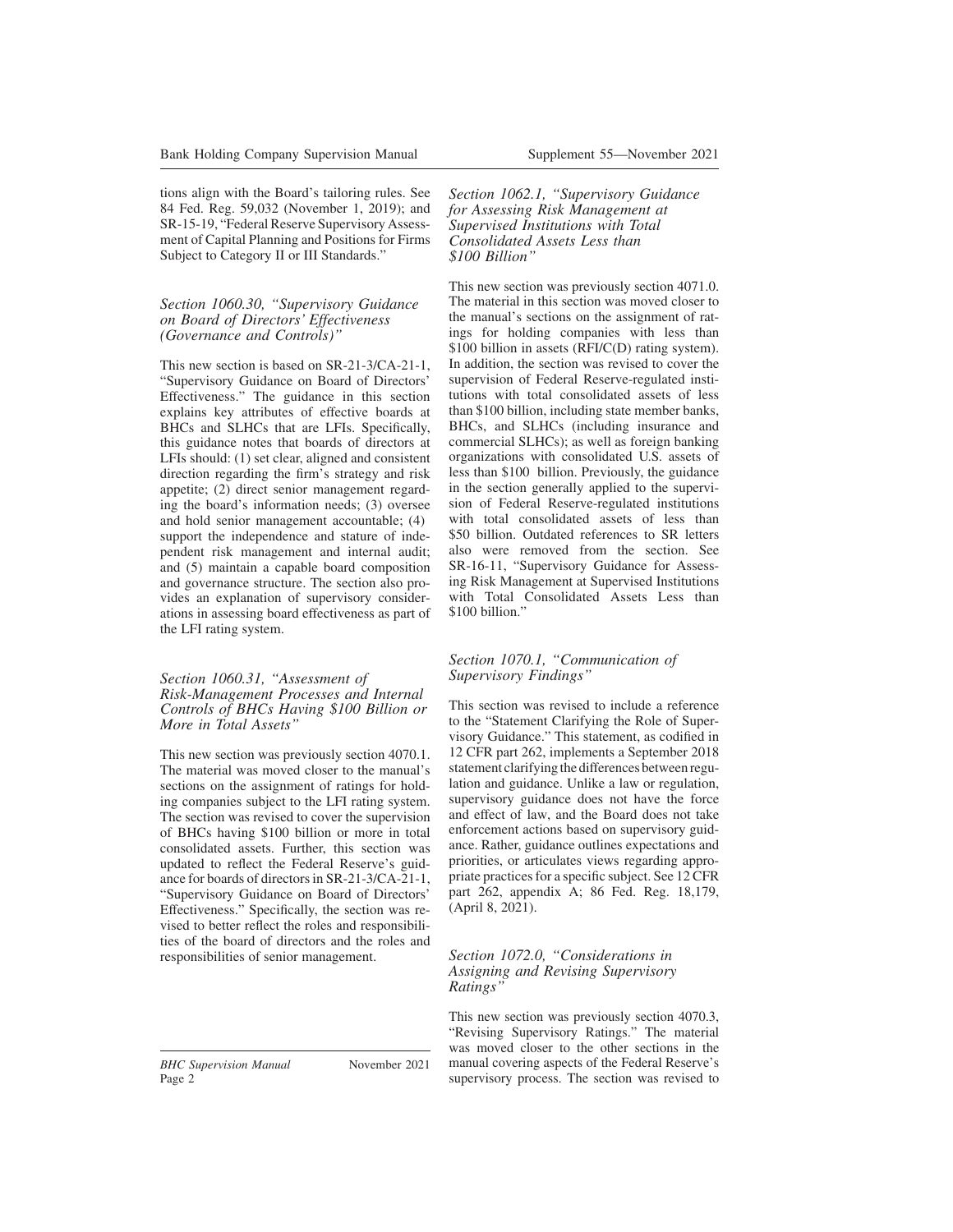describe considerations for upgrading supervisory ratings at community banking organizations. See SR-12-4, "Upgrades of Supervisory Ratings for Banking Organizations with \$10 Billion or Less in Total Consolidated Assets." In addition, the section describes how examiners provide timely and accurate assessments of larger holding company through the LFI rating system.

#### *Section 1080.0, "Federal Reserve System Holding Company Surveillance Program"*

This section was formerly section 4080.0, "Federal Reserve System BHC Surveillance Program." The material was moved to be closer to the other sections in the manual covering aspects of the Federal Reserve's supervisory process. Minor technical edits were made to the section.

#### *Section 1080.1, "Surveillance Program for Small Holding Companies"*

This section was formerly section 4080.1, "Surveillance Program for Small Holding Companies." The material was moved closer to the other sections in the manual covering aspects of the Federal Reserve's supervisory process. Minor technical edits were made to the section.

#### *Section 2010.12, "Fees Involving Investments of Fiduciary Assets in Mutual Funds and Potential Conflicts of Interest"*

This section was updated to reflect the Federal Reserve's guidance for boards of directors in SR-21-3/CA-21-1, "Supervisory Guidance on Board of Directors' Effectiveness," and SR-16-11, "Supervisory Guidance for Assessing Risk Management at Supervised Institutions with Total Consolidated Assets Less than \$100 Billion." Specifically, the section was revised to better reflect the roles and responsibilities of the board of directors and the roles and responsibilities of senior management with regards to this activity.

#### *Section 2065.2, "Maintaining and Documenting the Allowance for Loan and Lease Losses"*

Section 2065.2, "Determining an Adequate Level for the Allowance for Loan and Lease Losses (Accounting, Reporting, and Disclosure Issues)," was renamed "Maintaining and Documenting the Allowance for Loan and Lease Losses." Section 2065.2 was modified to summarize the contents of the following manual sections, which were based on several SR letters:

- Section 2065.3, "Maintenance of an Appropriate Allowance for Loan and Lease Losses (Accounting, Reporting, and Disclosure Issues)" (See SR-06-17);
- Section 2065.4, "ALLL Methodologies and Documentation (Accounting, Reporting, and Disclosure Issues)" (See SR-01-17); and
- Section 2065.5, "ALLL Estimation Practices for Loans Secured by Junior Liens" (See SR-12-3)

As a result of the changes to section 2065.2, sections 2065.4, and 2065.5 have been removed from the manual. Section 2065.3 "Maintenance of an Appropriate Allowance for Loan and Lease Losses (Accounting, Reporting, and Disclosure Issues)," has been replaced with entirely new content on the "Allowance for Credit Losses." In addition, references to the 2020 interagency guidance on credit-risk review systems were added to section 2065.2. See SR-20-13, "Interagency Guidance on Credit Risk Review Systems."

#### *Section 2065.3, "Allowance for Credit Losses"*

This new section provides an overview of the Financial Accounting Standards Board's (FASB) Accounting Standards Update No. 2016-13, Financial Instruments—Credit Losses (Topic 326): Measurement of Credit Losses on Financial Instruments. The section highlights the Interagency Policy Statement on Allowances for Credit Losses," which was issued by the Federal Reserve, Office of the Comptroller of the Currency, Federal Deposit Insurance Corporation, and National Credit Union Administration. (See SR-20-12.) The statement describes the measurement of expected credit losses under the current expected credit losses (CECL) methodology and the accounting for impairment on available-for-sale debt securities in accordance with FASB Accounting Standards Codification Topic 326; the design, documentation, and validation of expected credit loss estimation processes, including the internal controls over these processes; the maintenance of appropriate allowances for credit losses (ACLs); the responsibili-

*BHC Supervision Manual* November 2021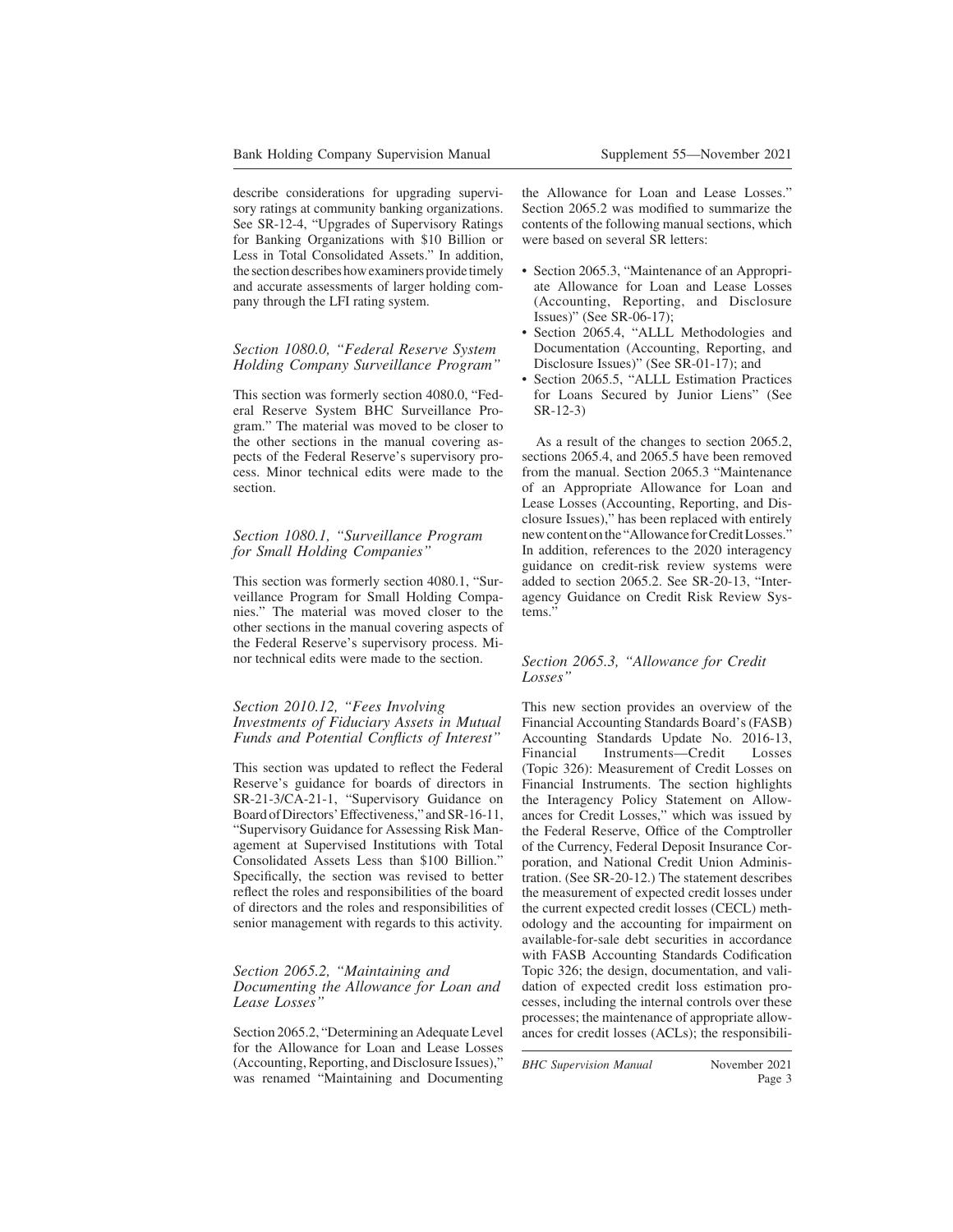ties of boards of directors and management; and examiners' review of a bank's ACLs. The section also explains the Board's rules providing institutions the option to phase in the day-one adverse effects on regulatory capital that may result transitioning from the incurred loss methodology to the CECL methodology.

#### *Section 2065.4, "ALLL Methodologies and Documentation (Accounting, Reporting, and Disclosure Issues)"*

This section has been removed from the manual. See the description above for section 2065.2 for more information on the removal of this section from the manual.

#### *Section 2065.5, "ALLL Estimation Practices for Loans Secured by Junior Liens"*

This section has been removed from the manual. See the description above for section 2065.2 for more information on the removal of this section from the manual.

### *Section 2090.0, "Control and Ownership (General)"*

This section was revised to provide an overview of the concept of control as it is applied by the Federal Reserve under the relevant banking and savings and loan-related statutes. The section was revised to include key concepts from a final rule that the Board issued in 2020 on control and divesture proceedings. See 85 Fed. Reg. 12,398 (March 2, 2020).

#### *Section 2122.0, "Internal Credit-Risk Ratings at Large Firms"*

This section was renamed and updated to reflect the Federal Reserve's guidance for boards of directors in SR-21-3/CA-21-1, "Supervisory Guidance on Board of Directors' Effectiveness," and SR-16-11, "Supervisory Guidance for Assessing Risk Management at Supervised Institutions with Total Consolidated Assets Less than \$100 Billion." Specifically, the section was revised to better reflect the roles and responsibilities of the board of directors and the roles and

responsibilities of senior management with regards to this activity. Outdated guidance references in the section were updated. In addition, the inspection objectives and procedures were removed.

#### *Section 2124.01, "Risk-Focused Supervision Framework for Large Complex Banking Organizations"*

Section 2124.01 was removed from the manual as SR-97-24, "Risk-Focused Framework for Supervision of Large Complex Institutions," has been made inactive. Refer to SR-21-4/CA-21-2, "Inactive or Revised SR Letters Related to the Federal Reserve's Supervisory Expectations for a Firm's Boards of Directors."

#### *Section 2124.07, "Compliance Risk-Management Programs and Oversight at Large Firms"*

This section was renamed and updated to reflect the Federal Reserve's guidance for boards of directors in SR-21-3/CA-21-1, "Supervisory Guidance on Board of Directors' Effectiveness," and SR-16-11, "Supervisory Guidance for Assessing Risk Management at Supervised Institutions with Total Consolidated Assets Less than \$100 Billion." Specifically, the section was revised to better reflect the roles and responsibilities of the board of directors and the roles and responsibilities of senior management with regards to implementing compliance riskmanagement programs.

#### *Section 2124.1, "Assessment of Information Technology in Risk-Focused Supervision"*

This section was updated to reflect the Federal Reserve's guidance for boards of directors in SR-21-3/CA-21-1, "Supervisory Guidance on BoardofDirectors'Effectiveness,"andSR-16-11, "Supervisory Guidance for Assessing Risk Management at Supervised Institutions with Total Consolidated Assets Less than \$100 Billion." Specifically, the section was revised to better reflect the roles and responsibilities of the board of directors and the roles and responsibilities of senior management with regards to institutions' use of information technology. Outdated references to information technology tools or processes were removed. Further, the inspection objectives and inspection procedures were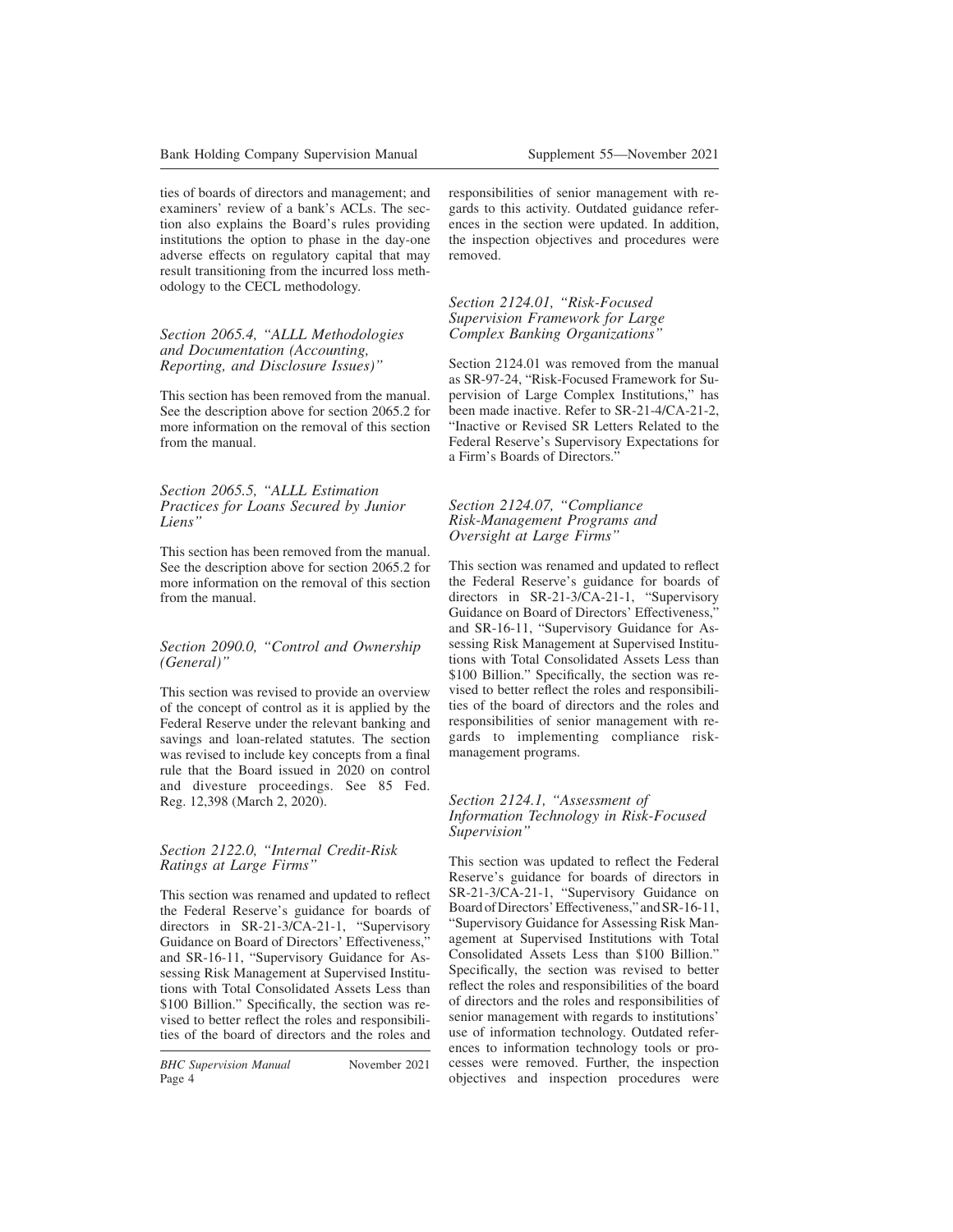removed from the section. More information on inspection objectives and procedures is provided in the *FFIEC IT Examination Handbook.*

#### *Section 2124.3, "Managing Outsourcing Risk"*

This section was updated to reflect the Federal Reserve's guidance for boards of directors in SR-21-3/CA-21-1, "Supervisory Guidance on BoardofDirectors'Effectiveness,"andSR-16-11, "Supervisory Guidance for Assessing Risk Management at Supervised Institutions with Total Consolidated Assets Less than \$100 Billion." Specifically, the section was revised to better reflect the roles and responsibilities of the board of directors and the roles and responsibilities of senior management with regards to outsourcing risk.

#### *Section 2125.0, Trading Activities of Banking Organizations (Risk Management and Internal Controls)*

Section 2125.0 was removed from the manual as SR-93-69, "Examining Risk Management and Internal Controls for Trading Activities of Banking Organizations," has been made inactive. Refer to SR-21-4/CA-21-2, "Inactive or Revised SR Letters Related to the Federal Reserve's Supervisory Expectations for a Firm's Boards of Directors."

#### *Section 2126.5, "Volcker Rule (Section 13 of the Bank Holding Company Act)"*

This section's title was revised from "Procedures for a Banking Entity to Request an Extended Transition Period for Illiquid Funds." Further, the section was revised to provide an overview of section 13 to the Bank Holding Company Act of 1956 (BHC Act), commonly referred to as the Volcker rule. The Volcker rule generally prohibits any banking entity from engaging in proprietary trading or from acquiring or retaining an ownership interest in, sponsoring, or having certain relationships with a hedge fund or private equity fund, subject to certain exemptions. The section provides background information on the applicability of the Volcker rule, as well as Regulation VV, which implements the Volcker rule. The section retained salient information related to the procedures that institutions could follow to request an extended transition period for illiquid funds.

#### *Section 2129.05, "Risk and Capital Management—Secondary-Market Credit Activities (Risk Management and Internal Controls)"*

This section was updated to reflect the Federal Reserve's guidance for boards of directors in SR-21-3/CA-21-1, "Supervisory Guidance on Board of Directors' Effectiveness," and SR-16-11, "Supervisory Guidance for Assessing Risk Management at Supervised Institutions with Total Consolidated Assets Less than \$100 Billion." The material related to SR-97-21, "Risk Management and Capital Adequacy of Exposures Arising from Secondary Market Credit Activities," was removed from the section as this letter was made inactive. Refer to SR-21-4/CA-21-2, "Inactive or Revised SR Letters Related to the Federal Reserve's Supervisory Expectations for a Firm's Boards of Directors." SR-21-4/CA-21-2 notes that the expectations related to the responsibilities of board of directors will be revised in the *Bank Holding Company Supervision Manual* to be consistent with the guidance in SR-21-3/CA-21-1 as well as SR-16-11.

#### *Section 3500.0, "Prohibitions Against Tying Arrangements"*

This section was revised to provide an overview of section 106 of the BHC Act amendments of 1970 (section 106). Section 106, as implemented by the Federal Reserve Board's Regulation Y (12 CFR part 225), prohibits a bank from conditioning the availability or price of one product on a requirement that the customer also obtain another product from the bank or an affiliate of the bank. The statute is intended to prevent banks from using their ability to offer bank products in a coercive manner to gain a competitive advantage in markets for other products and services. Several legal interpretations about the application of section 106 were removed from the section because legal interpretations are available on the Board's public website. The inspection objectives and inspections procedures were updated.

*BHC Supervision Manual* November 2021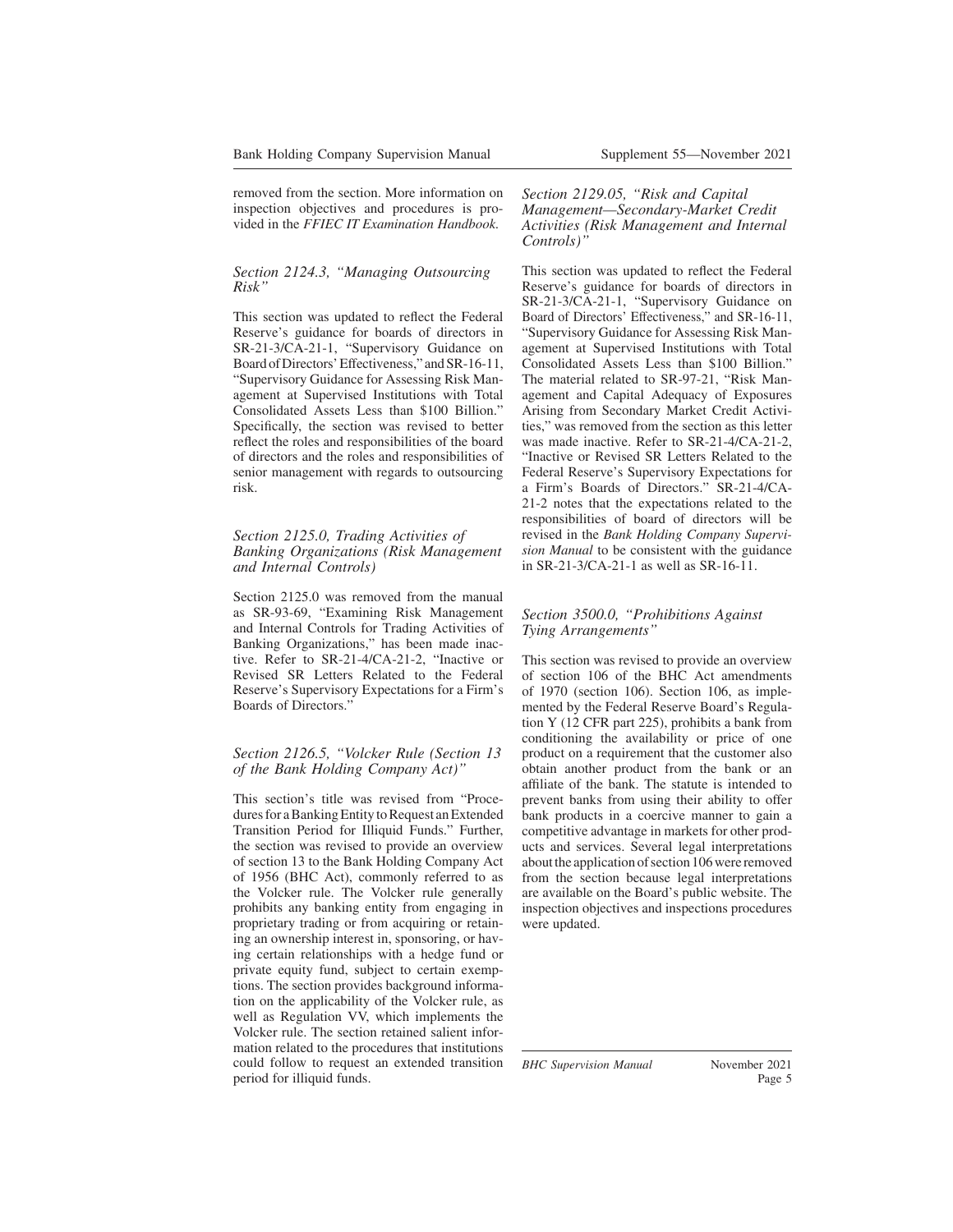*Section 3909.0, "Supervisory Guidance on Equity Investment and Merchant Banking Activities (Section 4(k) of the BHC Act)"*

This section was updated to reflect the Federal Reserve's guidance for boards of directors in SR-21-3/CA-21-1, "Supervisory Guidance on BoardofDirectors'Effectiveness,"andSR-16-11, "Supervisory Guidance for Assessing Risk Management at Supervised Institutions with Total Consolidated Assets Less than \$100 Billion." Specifically, the section was revised to better reflect the roles and responsibilities of the board of directors and the roles and responsibilities of senior management with regards to this activity.

#### *Section 4020.9, "Supervision Standards for De Novo State Member Banks of Bank Holding Companies"*

This section was revised to incorporate updated guidance on the supervision program for de novo state member banks. The section was revised to explain that a state member bank is considered to be in the de novo stage until it has been operating for at least three years. In addition, the section was updated to note that as a condition of membership, the Federal Reserve typically requires each de novo to maintain a tier 1 leverage ratio of at least 8 percent for the first three years of its existence. See SR-20-16, "Supervision of De Novo State Member Banks."

#### *Section 4060.3, "Consolidated Capital (Examiners' Guidelines for Assessing the Capital Adequacy of BHCs)"*

Section 4060.3 has been removed from the manual. This section contained outdated information describing the capital adequacy guidelines for BHCs that was previously found in appendix A to Regulation Y (12 CFR part 225). Supervised institutions should refer to the Board's capital rule (12 CFR part 217 or Regulation Q) and the Small Bank Holding Company and Savings and Loan Holding Company Policy Statement (12 CFR part 225, appendix C). For more information on Regulation Q, see the *Commercial Bank Examination Manual*'s section entitled, "Assessment of Capital Adequacy." For more information on the Small Bank Holding Company and Savings and Loan Holding Company Policy Statement, see this manual's section 2090.2, "Control and Ownership (BHC Formations)."

## *Section 4060.5, "Capital Adequacy (Advanced Approaches)"*

Section 4060.5 has been removed from the manual. This section described the advanced approaches framework, which provides a riskbased capital framework that requires some bank holding companies to use an internal ratingsbased approach to calculate credit-risk capital requirements and advanced measurement approaches in order to calculate regulatory operational-risk capital requirements. The relevant information on the advanced approaches framework is located in section 1060.1, "Large Financial Institution Rating System: Capital Planning and Positions," in the subsection entitled, "Regulation Q (12 CFR 217): Capital Positions." For more information on the advanced approaches framework see 12 CFR part 217, subpart E, as well as the Basel Coordination Committee Bulletins on the [Board's public](https://www.federalreserve.gov/supervisionreg/basel/basel-coordination-committee-bulletins.htm) [website.](https://www.federalreserve.gov/supervisionreg/basel/basel-coordination-committee-bulletins.htm)

## *Section 4061.0, "Consolidated Capital (Capital Planning)"*

Section 4061.0 has been removed from the manual. Relevant guidance on the capital plan rule (12 CFR 225.8) is in section 1060.1, "Large Financial Institution Rating System: Capital Planning and Positions," in the subsection entitled, "Regulation Y: Capital Plan Rule and Stress Capital Buffer." Section 1060.1 explains the purpose of a firm's capital plan; the applicability of the rule; and the mandatory elements of a capital plan. The tailored capital plan rule sets forth requirements for firms that are subject to category IV standards.

*Section 4063.0, "Federal Reserve Supervisory Assessment of Capital Planning and Positions for LISCC Firms and Large and Complex Firms"*

This section has been removed from the manual. See the description above for section 1060.2 for more information on the removal of this section from the manual.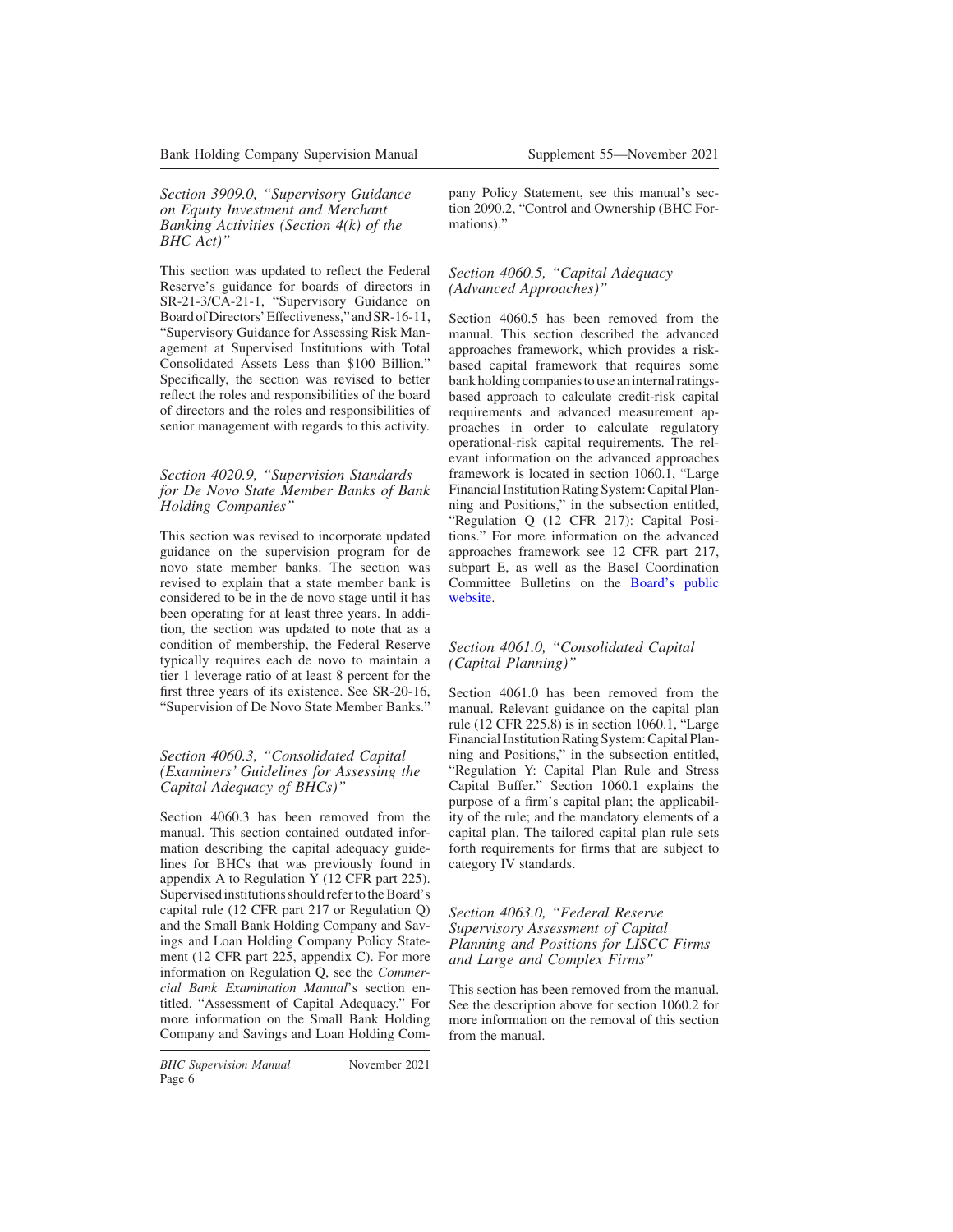*Section 4065.0, "Federal Reserve Supervisory Assessment of Capital Planning and Positions for Large and Noncomplex Firms"*

This section has been removed from the manual. See the description above for section 1060.3 for more information on the removal of this section from the manual.

#### *Section 4070.1, "Rating Risk-Management Processes and Internal Controls of BHCs Having \$50 Billion or More in Total Assets"*

This section has been removed from the manual. See the description above for section 1060.31 for more information on the removal of this section from the manual.

#### *Section 4070.3, "Revising Supervisory Ratings"*

The content of this section was revised and moved to section 1072.0, "Considerations in Assigning and Revising Supervisory Ratings." As a result, this section has been removed from the manual. See the description above for section 1072.0 for more information.

*Section 4071.0, "Supervisory Guidance for Assessing Risk Management at Supervised Institutions with Total Consolidated Assets Less than \$50 Billion"*

This section has been removed from the manual. See the description above for section 1062.1 for more information on the removal of this section from the manual.

#### *Section 4080.0, "Federal Reserve System BHC Surveillance Program"*

The material in this section has been moved to section 1080.0. As a result, this section has been removed from the manual. See the description above for section 1080.0 for more information.

#### *Section 4080.1, "Surveillance Program for Small Holding Companies"*

The material in this section was moved to section 1080.1. As a result, this section has been removed from the manual. See the description above for section 1080.1 for more information.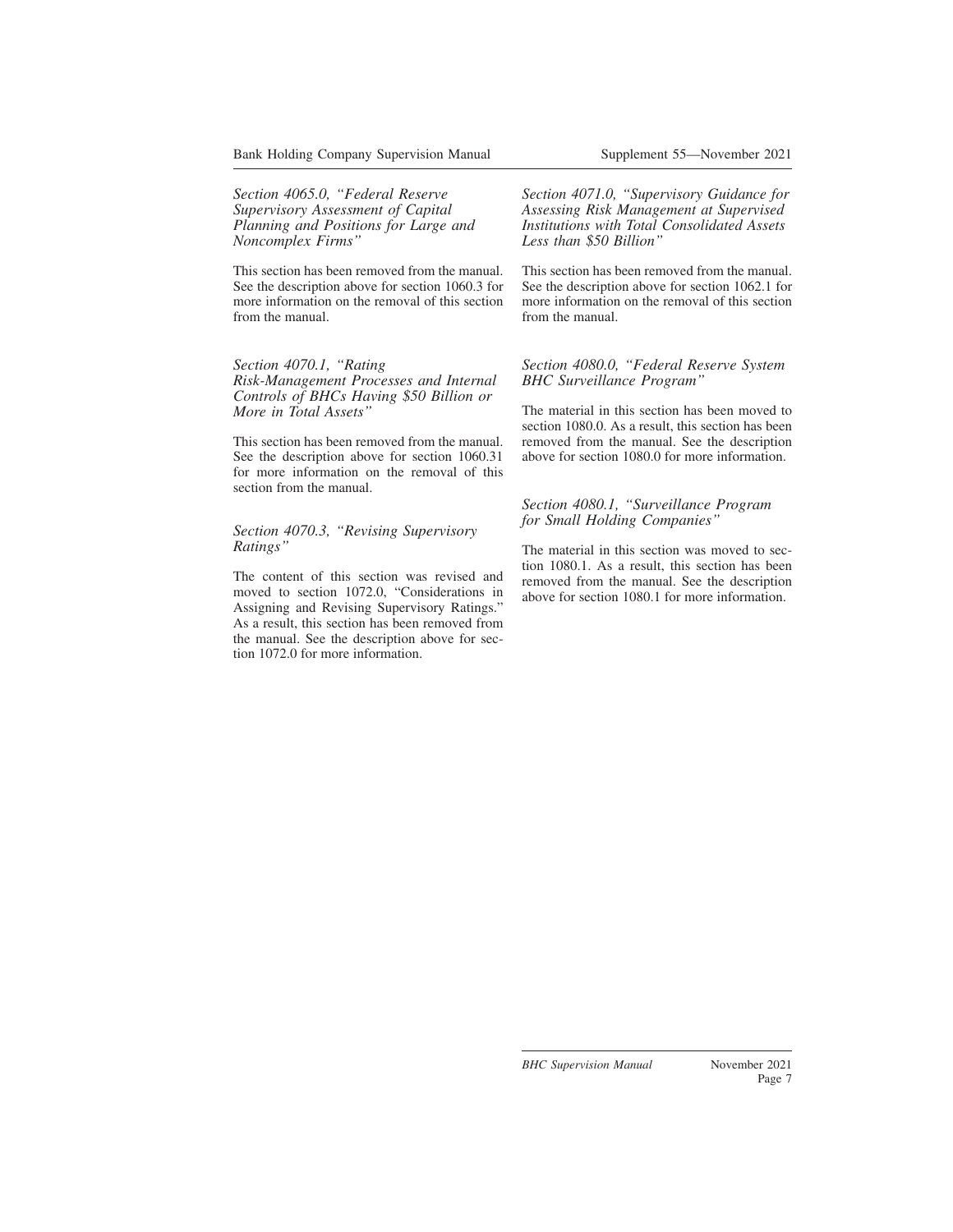# Bank Holding Company Supervision Manual Supplement 54—February 2020

This supplement reflects decisions of the Board of Governors, new and revised statutory and regulatory provisions, supervisory guidance, and instructions that the Division of Supervision and Regulation has issued since the publication of the February 2019 supplement.

#### *Section 1045.0*

The contents of this new section, "Supervision of Holding Companies with Total Consolidated Assets of \$10 Billion or Less," were previously in this manual's section 5000.0, "BHC Inspection Program (General)." A standalone section was developed to help clarify the supervisory program for smaller holding companies. The content of the section was revised to modify inspection frequency and scope expectations for holding companies with total consolidated assets between \$1 billion and \$3 billion. The inspection frequency and scope expectations were modified for this population of holding companies to align with updated statutory requirements as authorized by the Economic Growth, Regulatory Relief, and Consumer Protection Act. References were also updated to reflect that non-commercial and non-insurance savings and loan holding companies (SLHCs) are assigned RFI ratings, effective February 1, 2019. See SR-13-21, "Inspection Frequency and Scope Requirements for Bank Holding Companies and Savings and Loan Holding Companies with Total Consolidated Assets of \$10 Billion or Less."

#### *Section 1063.0*

This new section, "Holding Company Ratings Applicability and Inspection Frequency," provides an overview of the inspection scope and frequency expectations for bank holding companies (BHCs) and SLHCs supervised by the Federal Reserve. The section explains the applicability of the two rating systems Federal Reserve examiners use to assess the condition of BHCs and SLHCs. The section also provides a table illustrating the inspection scope and frequency expectations for holding companies with less than \$10 billion in assets, which is described in more detail in section 1045.0. See also SR-19-4/ CA-19-3, "Supervisory Rating System for Holding Companies with Total Consolidated Assets Less Than \$100 billion"; SR-19-3/ CA-19-2, "Large Financial Institution (LFI) Rating System"; and SR-13-21.

#### *Section 1065.0*

This new section, "Nondisclosure of Supervisory Ratings and Confidential Supervisory Information," was previously section 4070.5. The section was moved to section 1065.0 so it would be located closer to the manual's sections on the assignment of ratings for holding companies. In addition, the section was revised to reference the large financial institution (LFI) rating system as another example of confidential supervisory information. Superfluous historical background information was removed from the section. In addition, outdated references to the Office of Thrift Supervision and their holding company rating system were removed from the section.

### *Section 1070.1*

The content of this new section was previously part of section 5000.0, "BHC Inspection Program (General)." The content of section 1070.1 primarily is based on the guidance in SR-13-13/ CA-13-10, "Supervisory Considerations for the Communication of Supervisory Findings." Section 1070.1 highlights that examiners should convey, if evident, both the root cause of the finding and the potential effect of the finding on the organization. The section also includes a reference to SR-18-5/CA-18-7, "Interagency Statement Clarifying the Role of Supervisory Guidance," which examiners should also consider when communicating supervisory findings. Lastly, the section describes key factors examiners should consider in determining whether to recommend additional formal or informal investigation or enforcement action for a holding company.

#### *Section 2231.0*

Section 2231.0, "Real Estate Appraisals and Evaluations," has been revised significantly. This section provides a brief summary of the Board's appraisal regulations and directs readers to the key pieces of guidance that the Board and other banking agencies have issued relating to real

*BHC Supervision Manual* February 2020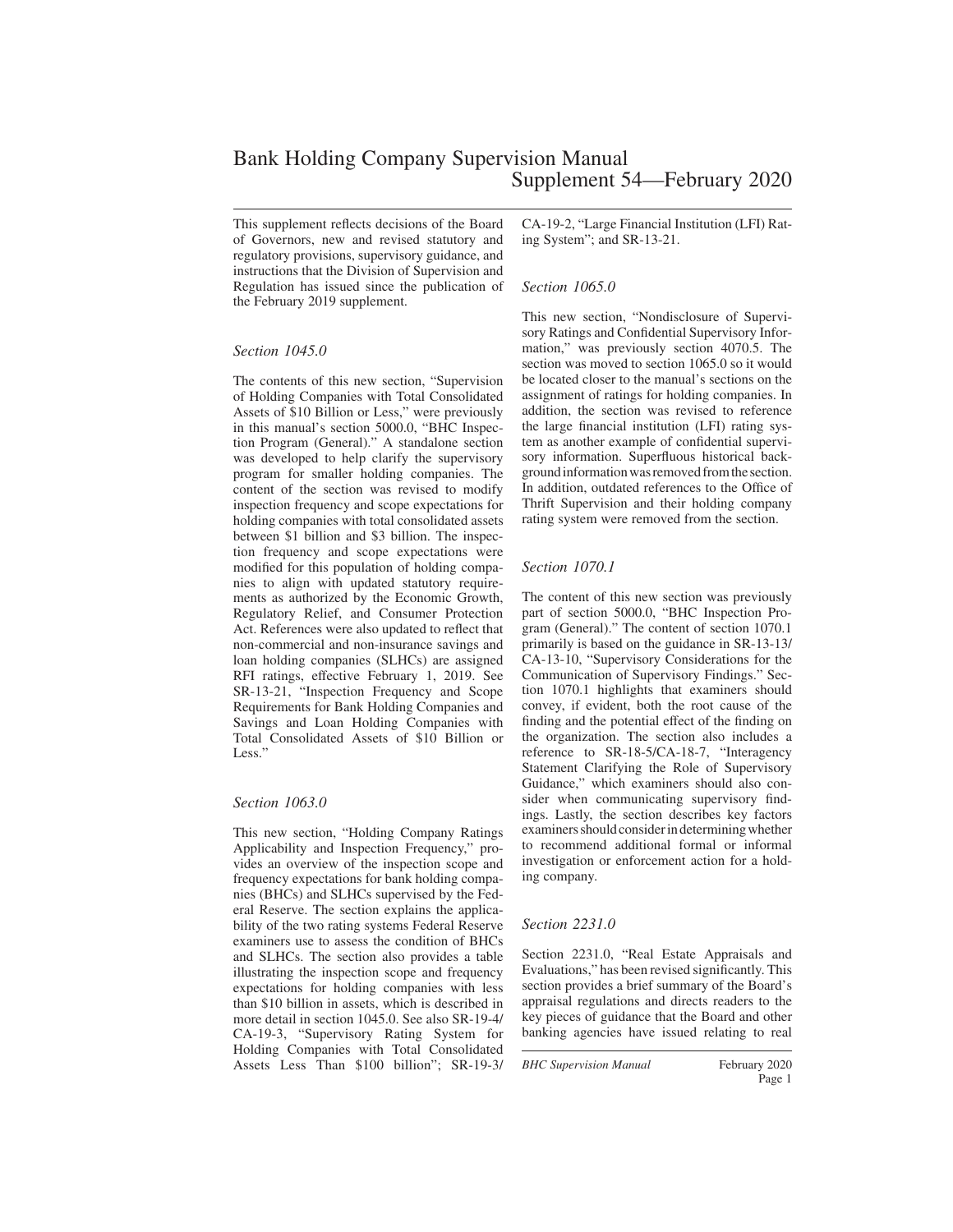estate appraisals and evaluations. Previously, the section contained the entire contents of the December 2010 "Interagency Appraisal and Evaluation Guidelines." The revised manual section includes a brief summary of the December 2010 Interagency Appraisal and Evaluation Guidelines, as well as a hyperlink to the guidelines. (See SR-10-16.)

## *Section 4060.4*

Section 4060.4, "Consolidated Capital (Tier 1 Leverage Measure)," has been removed from the manual. The section was outdated and based on regulations that no longer exist. For more information on the leverage ratio, including leverage ratio components and requirements, see the Board's Regulation Q (12 CFR part 217). In addition, the instructions to the FR Y-9C, "Consolidated Financial Statements for Holding Companies," (Schedule HC-R) outline the reporting requirements for the leverage capital ratios.

## *Section 4070.5*

This section, "Nondisclosure of Supervisory Ratings," has been removed from the manual. See the description above for section 1065.0 for more information on the removal of this section from the manual.

## *Section 4080.1*

This section, "Surveillance Program for Small Holding Companies," was modified to alter the applicability of the Federal Reserve's surveillance program for holding companies. The small holding company surveillance program covers holding companies having total consolidated assets of less than \$3 billion. Previously, the program covered holding companies having total consolidated assets of less than \$1 billion. (See SR-13-21.)

## *Section 5000.0*

Section 5000.0, "BHC Inspection Program (General)," has been revised significantly and is now focused on the coordination of holding company supervisory activities. Much of the relevant content in section 5000.0 was moved to other sections to improve the manual's organization. More specifically, information related to the supervision of holding companies with total consolidated assets \$10 billion or less was removed, revised, and incorporated into section 1045.1 of the manual. The section's content related to the communication of supervisory findings was removed and incorporated into section 1070.1 of the manual. In addition, outdated content on the inspection frequency and scope of holding companies was removed from this section. Section 1063.0 contains consolidated and updated inspection frequency and scope expectations for holding companies.

## *Section Table of Contents*

The detailed table of contents sections, which listed the subheadings within each major part of the manual (parts 2000, 3000, 4000, and 5000) have been removed. Because the Board no longer offers print versions or subscriptions for the manual, these detailed tables of contents sections are obsolete. Manual readers can use the search function within the online version of the manual to find material. The General Table of Contents (section 1010.0) at the beginning of the manual, which provides a broad overview, has been retained.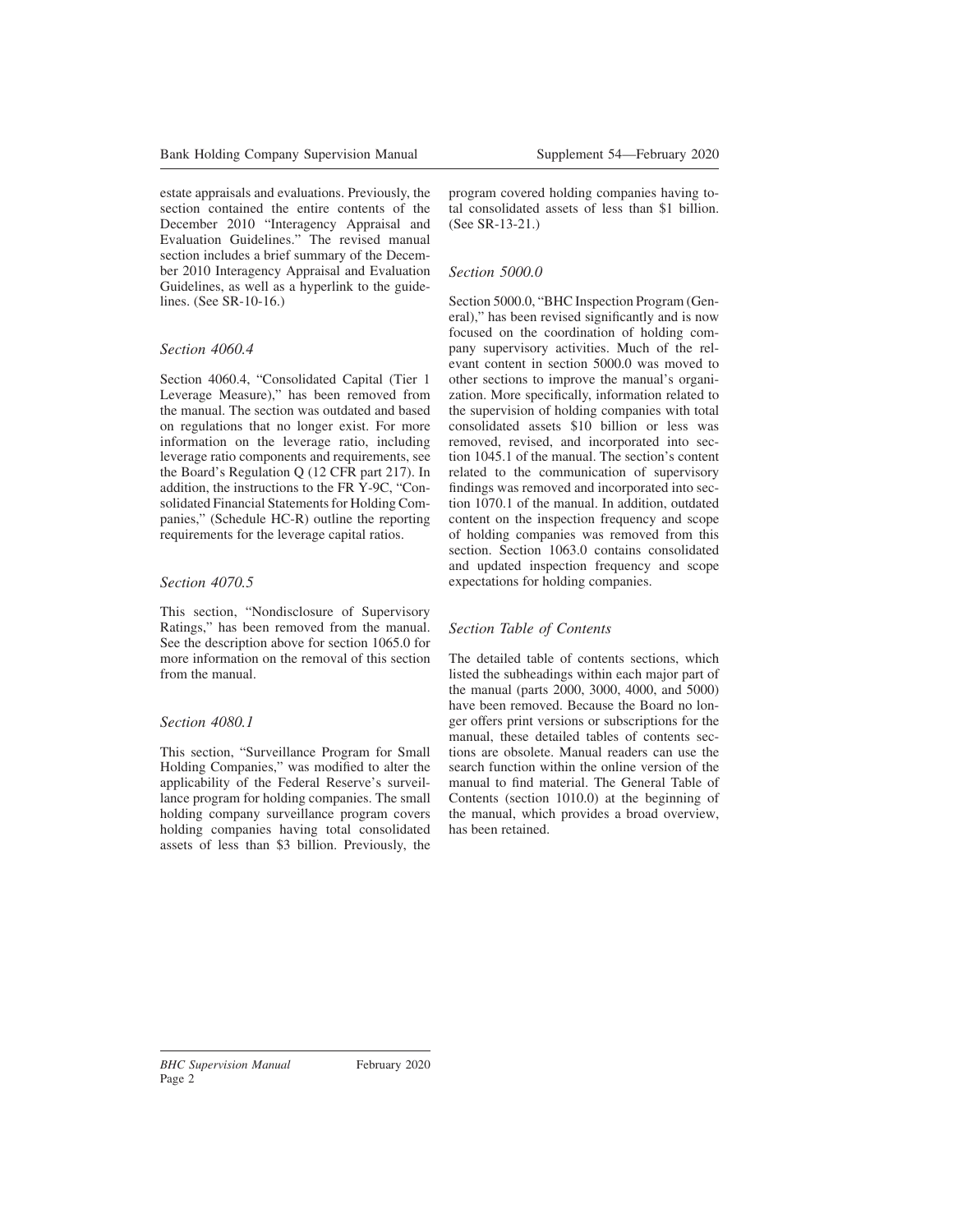# Bank Holding Company Supervision Manual Supplement 53—February 2019

This supplement reflects decisions of the Board of Governors, new and revised statutory and regulatory provisions, supervisory guidance, and instructions that the Division of Supervision and Regulation has issued since the publication of the September 2017 supplement.

### *Section 1000.0*

This section was renamed from "Foreword" to "About this Manual" and now includes the relevant content from sections 1020.0 and 1030.0. In addition, the section clarifies the role of supervisory guidance. A statute or regulation has the force and effect of law. Unlike a law or regulation, supervisory guidance does not have the force and effect of law. Rather, supervisory guidance outlines the agencies' supervisory expectations or priorities and articulates the agencies' general views regarding appropriate practices for a given subject area. See SR letter 18-5/CA letter 18-7, "Interagency Statement Clarifying Role of Supervisory Guidance," for more information.

#### *Section 1020.0*

The relevant content of this section, "Preface," was moved to section 1000.0 of this manual. As a result, section 1020.0 was removed from the *Bank Holding Company Supervision Manual.*

#### *Section 1030.0*

The relevant content in this section, "Use of the Manual," has been moved to section 1000.0 of this manual. As a result, section 1030.0 was removed from the *Bank Holding Company Supervision Manual.*

## *Section 1060.0*

This new section, "Large Financial Institution Rating System," presents the supervisory rating system adopted in November 2018 for

- bank holding companies with total consolidated assets of \$100 billion or more;
- all non-insurance, non-commercial savings and loan holding companies with total consolidated assets of \$100 billion or more; and
- U.S. intermediate holding companies of for-

eign banking organizations with combined U.S. assets of \$50 billion or more established pursuant to the Federal Reserve's Regulation YY.

The large financial institution (LFI) rating system represents a supervisory evaluation of whether a firm possesses sufficient financial and operational strength and resilience to maintain safeand-sound operations and comply with laws and regulations, including those related to consumer protection, through a range of conditions. The LFI rating system is composed of the following three components: (1) Capital Planning and Positions; (2) Liquidity Risk Management and Positions; and (3) Governance and Controls. The Federal Reserve will assign initial LFI ratings to firms in the Large Institution Supervision Coordinating Committee portfolio in early 2019. For all other firms subject to the LFI rating system, the Federal Reserve will assign initial LFI ratings in early 2020. See 83 Fed. Reg. 58,724 (November 21, 2018) and 84 Fed. Reg. 4309 (February 15, 2019). See also SR letter 19-3/CA letter 19-2, "Large Financial Institution (LFI) Rating System."

## *Section 1062.0*

This new section, "RFI Rating System," primarily clarifies which supervisory rating system applies to holding companies with total consolidated assets less than \$100 billion. In 2018, the Board adopted the LFI rating system for bank holding companies and non-insurance and noncommercial savings and loan holding companies (SLHCs) with total consolidated assets of \$100 billion or more (see section 1060.0). Also in 2018, the Board adopted the RFI rating system for non-insurance and non-commercial SLHCs with total consolidated assets less than \$100 billion. See 83 Fed. Reg. 56,081 (November 7, 2018). This section notes all of the bank holding companies and savings and loan holding companies that are subject to the RFI rating system. The elements of the RFI rating system and the ratings' definitions have not changed. The majority of the content in this section, was previously in section 4070, "Bank Holding Company Rating System." See also 69 Fed. Reg. 70,444 (December 6, 2004). However, the RFI rating system guidance was revised to provide

*BHC Supervision Manual* February 2019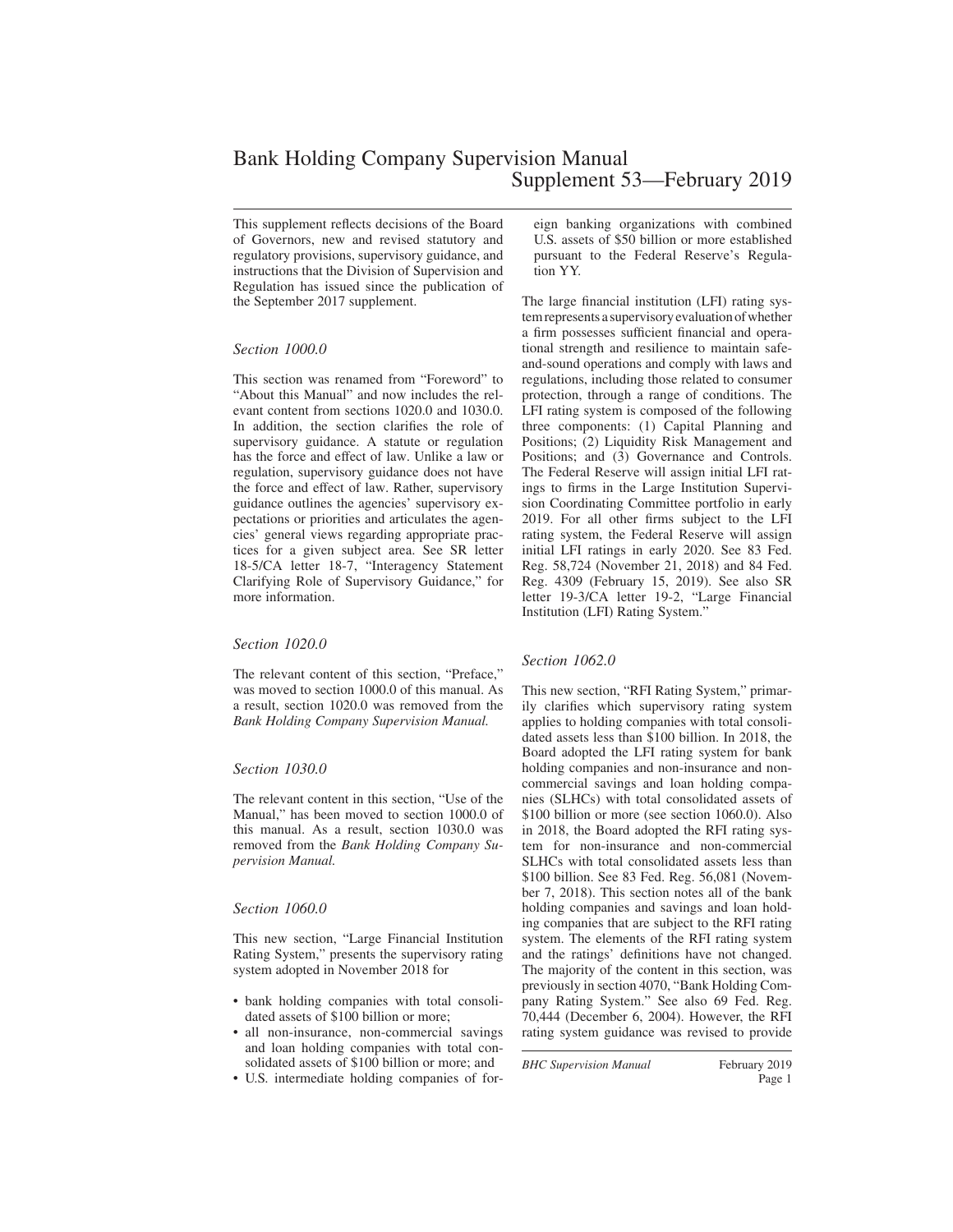current references to regulations and guidance. The manual references have also been revised. See SR letter 19-4/CA letter 19-3, "Supervisory Rating System for Holding Companies with Total Consolidated Assets Less Than \$100 billion," for more information.

### *Section 2020.7*

This section was renamed from "Intercompany Transactions (Transfer of Low-Quality Loans or Other Assets)" to "Intercompany Transactions (Transfer of Low-Quality Assets)." The section was updated to provide the current definition of low-quality assets, as per the Federal Reserve Board's Regulation W (12 CFR 223.3(v)). Outdated references were removed from the section.

### *Section 2090.2*

This section, "Control and Ownership (BHC Formations)," was revised to reflect the Board's August 30, 2018 (effective date) amendment of the Small Bank Holding Company and Savings and Loan Holding Company Policy Statement (12 CFR 225, appendix C) to expand the applicability of the policy statement. The interim final rule raised the asset threshold of the policy statement from \$1 billion to \$3 billion in total consolidated assets. All firms covered by the policy statement must meet certain qualitative requirements, including those pertaining to nonbanking activities, off-balance sheet activities, and publicly registered debt and equity. For the interim final rule, see 83 Fed. Reg. 44,195 (August 30, 2018).

#### *Section 2100.0*

This section, "International Banking Activities," was revised to remove outdated information from year-end 2009 regarding the number of member banks, Edge Act corporations and agreement corporations operating in foreign countries and overseas areas of the United States, and entities representing foreign banking organizations operating in the United States. The section also was revised to note that in 2014, the Federal Reserve Board approved a final rule required by section 165 of the Dodd-Frank Act, which requires enhanced prudential standards

for large U.S. bank holding companies. Section 165 directed the Board to strengthen supervision and regulation of foreign banking organizations. The section also includes a reference to the Economic Growth, Regulatory Relief, and Consumer Protection Act (EGRRCPA), which amended section 165 of the Dodd-Frank Act.

## *Section 2170.0*

This section, "Purchase and Sale of Loans Guaranteed by the U.S. Government," has been removed from the manual. The contents of the section were based on a Federal Financial Institutions Examination Council (FFIEC) policy statement from 1985 on supervising banking organizations that participate in the purchase and sale of loans guaranteed by the U.S. government. The 1985 FFIEC policy statement was rescinded in 1997. See 62 Fed. Reg. 16,158 (April 4, 1997) for more information.

## *Section 2178.0*

This section, "Support of Bank-Affiliated Investment Funds," was revised to clarify that a state member bank's management should notify and consult with the Federal Reserve prior to the bank providing material financial support to its advised funds. The section also was revised to remove a reference to the abolished Office of Thrift Supervision and to update an accounting standards reference. The inspection objectives and inspection procedures were removed from the section. Examination objectives and procedures to review banks providing financial support to advised funds are available in the "Investment-Funds Support" section of the *Commercial Bank Examination Manual.*

#### *Section 4000.0 and section 4020.5*

Section 4000.0, "Financial Factors (Introduction)," and section 4020.5, "Banks (Summary Analysis)," were updated to remove references to section 4070.0, which is no longer a section in the *Bank Holding Company Supervision Manual.*

#### *Section 4060.8*

Section 4060.8 has been significantly revised. The section was renamed from "Consolidated Risk-Based Capital—Direct-Credit Substitutes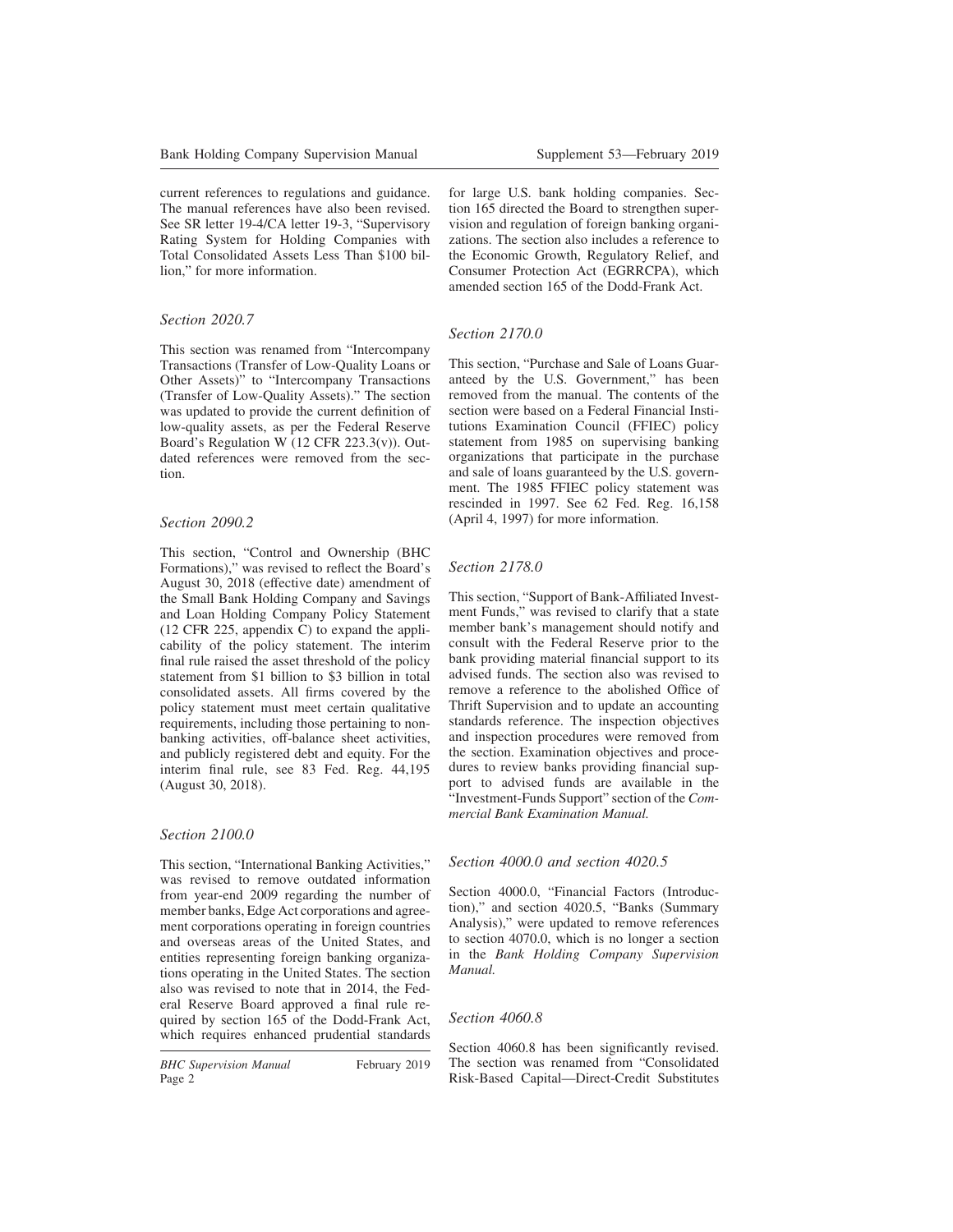Extended to ABCP Programs" to "Overview of Asset-Backed Commercial Paper Programs." The section was substantially revised because the material did not reflect the current capital rules. The previous capital rules permitted banking organizations with qualifying internal risk-rating systems to use those systems to apply the internalratings approach to their un-rated direct-credit substitutes extended to asset-backed commercial paper programs that they sponsored by mapping internal risk ratings to external rating equivalents. The revised capital rules (78 Fed. Reg. 62,018 (October 11, 2013)) replaced references to credit ratings with new measures of creditworthiness.

#### *Section 4069.0*

Section 4069.0, "Dodd-Frank Act Company-Run Stress Testing for Banking Organizations with Total Consolidated Assets \$10–50 Billion," has been removed from the *Bank Holding Company Supervision Manual.* Eighteen months after the Economic Growth, Regulatory Relief, and Consumer Protection Act's (EGRRCPA) enactment (May 24, 2018), financial companies with total consolidated assets of less than \$250 billion that are not bank holding companies (BHCs) will no longer be subject to the companyrun stress testing requirements in section  $165(i)(2)$ of the Dodd-Frank Act. In contrast, on EGRRCPA's date of enactment, BHCs under \$100 billion in total consolidated assets were no longer subject to section  $165(i)(2)$ . The agencies' regulations implementing company-run stress testing provide that the agencies may extend any deadline relating to company-run stress testing. In order to avoid unnecessary burden for depository institutions and to maintain consistency between BHCs and depository institutions, the agencies are extending the deadlines for all regulatory requirements related to company-run stress testing for depository institutions with average total consolidated assets of less than \$100 billion until November 25, 2019 (at which time both statutory exemptions will be in effect). For more information, see the [Inter](https://www.federalreserve.gov/newsevents/pressreleases/files/bcreg20180706a1.pdf)[agency statement regarding the impact of the](https://www.federalreserve.gov/newsevents/pressreleases/files/bcreg20180706a1.pdf) [Economic Growth, Regulatory Relief, and Con](https://www.federalreserve.gov/newsevents/pressreleases/files/bcreg20180706a1.pdf)[sumer Protection Act](https://www.federalreserve.gov/newsevents/pressreleases/files/bcreg20180706a1.pdf) issued on July 6, 2018.

#### *Section 4070.0*

The majority of the content in this section, "Bank Holding Company Rating System," has moved to section 1062.0, "RFI Rating System." In addition to moving the contents to section 1062.0, the information was revised to clarify the applicability of the RFI rating system and to provide current references to regulations and guidance. The elements of the RFI rating system and the ratings' definitions are unchanged. As a result, section 4070.0 was removed from the *Bank Holding Company Supervision Manual.* See section 1062.0 and SR letter 19-4/CA letter 19-3, "Supervisory Rating System for Holding Companies with Total Consolidated Assets Less Than \$100 billion," for more information.

#### *Section 6000.0*

This section, the "Alphabetical Subject Index," was removed from the *Bank Holding Company Supervision Manual.* Effective December 31, 2017, the Board no longer offers print versions or subscriptions for the manual, which has rendered the Alphabetical Subject Index obsolete. Manual readers can use the search function within the online version of the manual to find material.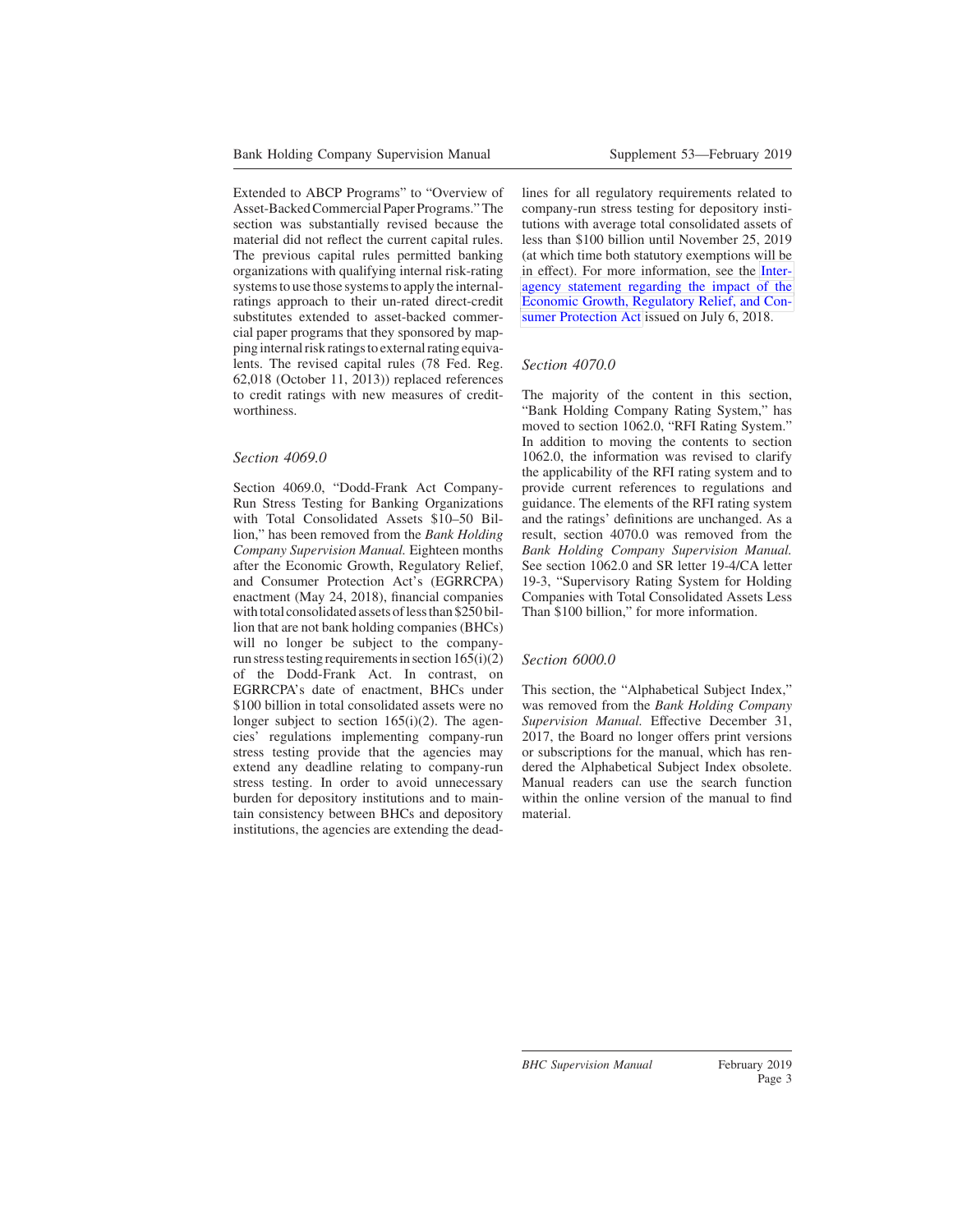# Bank Holding Company Supervision Manual Supplement 52—September 2017

This supplement reflects decisions of the Board of Governors, new and revised statutory and regulatory provisions, supervisory guidance, and instructions that the Division of Supervision and Regulation has issued since the publication of the January 2017 supplement.

## SUMMARY OF CHANGES

#### *Section 2010.13*

Section 2010.13, "Supervision of Subsidiaries (Establishing Accounts for Foreign Governments, Embassies, and Political Figures)," was updated to provide additional guidance, which was conveyed in a 2011 interagency advisory entitled, "Guidance on Accepting Accounts from Foreign Embassies, Consulates and Missions." This interagency advisory provides information to financial institutions providing account services to foreign missions in a manner that fulfills the needs of those foreign governments while complying with the provisions of the Bank Secrecy Act. It advises that financial institutions are expected to demonstrate the capacity to conduct appropriate risk assessments and implement the requisite controls and oversight systems to effectively manage the risk identified in these relationships with foreign missions. The 2011 advisory also confirms that it is the financial institution's decision to accept or reject a foreign mission account. See SR letter 11-6, "Guidance on Accepting Accounts from Foreign Embassies, Consulates and Missions."

#### *Section 4060.9*

Section 4060.9, "Consolidated Capital Planning Processes (Payment of Dividends, Stock Redemptions, and Stock Repurchases at Bank Holding Companies)," was updated to clarify that the guidance in the section does not apply to U.S. bank holding companies or intermediate holding companies of foreign banking organizations with \$50 billion or more in total consolidated assets. Capital planning guidance for the previously mentioned firms is provided in SR letter 15-18, "Federal Reserve Supervisory Assessment of Capital Planning and Positions for LISCC Firms and Large and Complex Firms" (section 4063.0.1 of this manual) and SR letter 15-19, "Federal Reserve Supervisory Assessment of Capital Planning and Positions for Large and Noncomplex Firms" (section 4065.0.1 of this manual). In addition, inactive guidance references in this section have been updated.

### *Section 4069.0*

This section, "Dodd-Frank Act Company-Run Stress Testing for Banking Organizations with Total Consolidated Assets of \$10–50 Billion," was updated to address changes to the agencies' rules implementing Dodd-Frank Wall Street Reform and Consumer Protection Act (Dodd-Frank Act) company-run stress testing disclosure requirements since the issuance of SR letter 14-3, "Supervisory Guidance on Dodd-Frank Act Company-Run Stress Testing for Banking Organizations with Total Consolidated Assets of More Than \$10 Billion but Less Than \$50 Billion." For more information on the changes to the Board's stress testing rules, see 80 *Fed. Reg.* 75419 (December 2, 2015).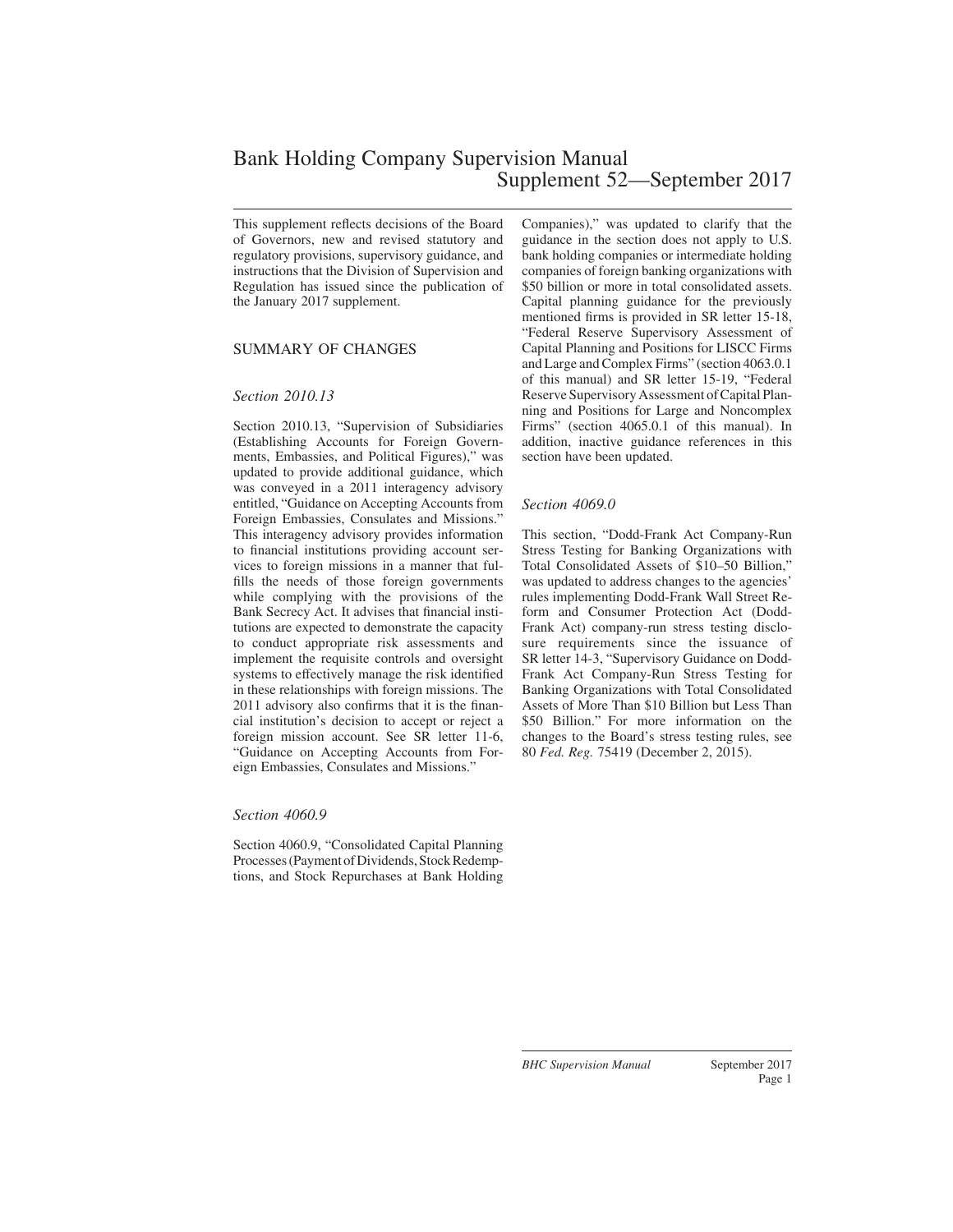| Remove                                | Insert                                                                 |
|---------------------------------------|------------------------------------------------------------------------|
| Title page                            | revised Title page,<br>updated contact information on the reverse page |
| 2000 Table of Contents, pages 4.1–4.2 | 2000 Table of Contents, pages 4.1–4.2                                  |
| $2010.13$ , pages $1-2$               | $2010.13$ , pages $1-2$                                                |
| 4060.9, pages $1-7$                   | 4060.9, pages $1-7$                                                    |
| 4069.0, pages $1-4$                   | 4069.0, pages $1-4$                                                    |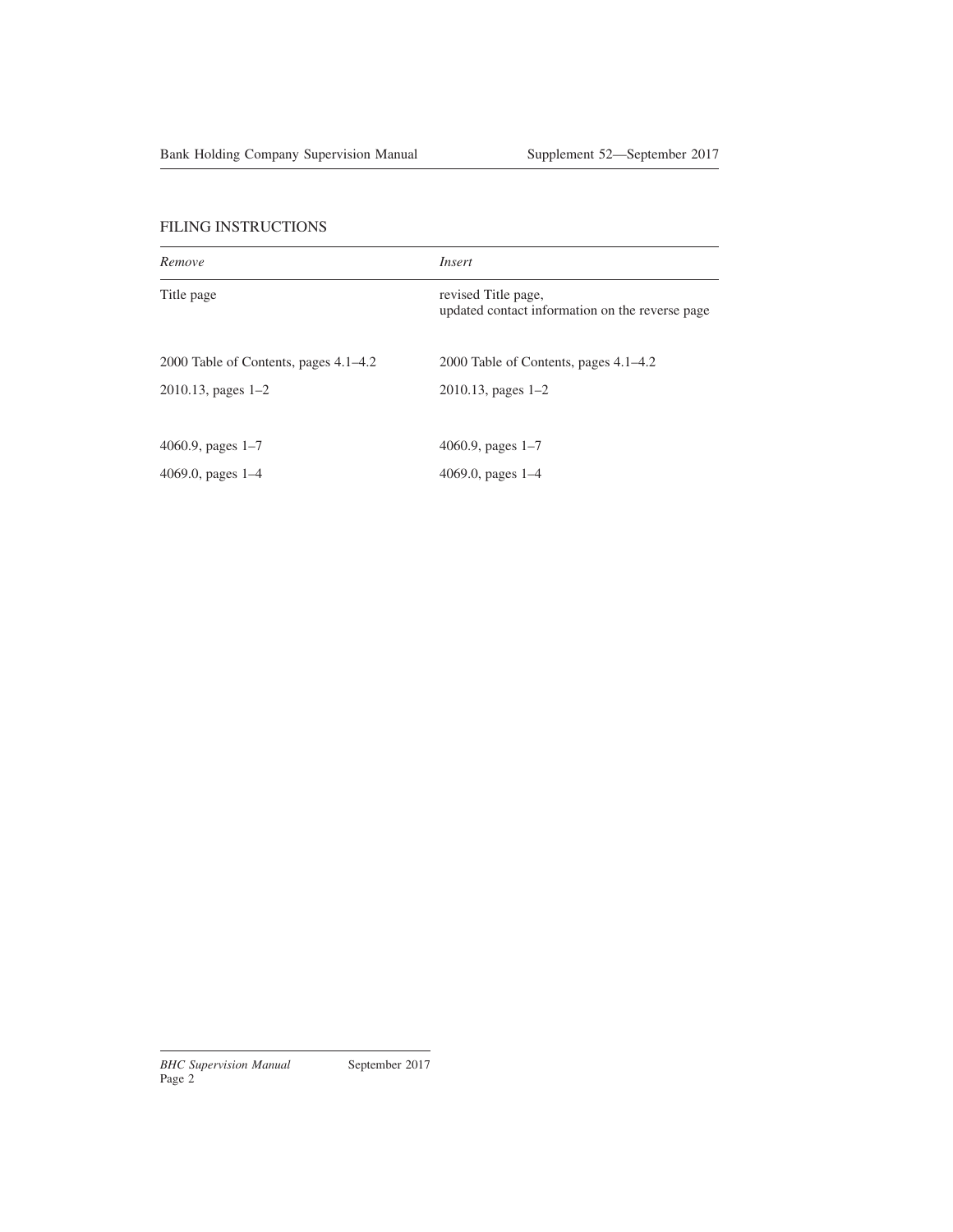# Bank Holding Company Supervision Manual Supplement 51—January 2017

This supplement reflects decisions of the Board of Governors, new and revised statutory and regulatory provisions, supervisory guidance, and instructions that the Division of Supervision and Regulation has issued since the publication of the July 2016 supplement.

## SUMMARY OF CHANGES

#### *Section 2126.5*

Section 2126.5, "Procedures for a Banking Entity to Request an Extended Transition Period for Illiquid Funds," is a new section that provides applicable banking entities with information on the procedures for submitting a request for an extended transition period for a hedge fund or private equity fund that qualifies as an illiquid fund pursuant to section 13 of the Bank Holding Company Act of 1956 (BHC Act), also known as the Volcker rule. Under the statute, a banking entity must apply to the Board for an extended transition period for an illiquid fund regardless of the banking entity's primary financial regulatory agency. The term "banking entity" is defined by statute to include, with limited exceptions: (i) any insured depository institution (IDI) (as defined in section 3 of the Federal Deposit Insurance Act (12 U.S.C. 1813)); (ii) any company that controls an IDI (including a bank holding company (BHC), savings and loan holding company (SLHC), and any other company that controls an insured depository institution but that is not a BHC or SLHC, such as the parent company of an industrial loan company); (iii) any company that is treated as a BHC for purposes of section 8(a) of the International Banking Act of 1978 (for example, any foreign bank operating a branch or agency in the United States); and (iv) any affiliate or subsidiary of any of the foregoing (for example, a broker–dealer subsidiary of a BHC). (Refer to SR-16-18.)

#### *Section 3140.0*

This section, "Section 4(c)(8) of the BHC Act (Leasing Personal or Real Property)," has been revised to include a brief summary of a June 10, 2016, Board order (FRB Order no. 2016-07) that approved a notice by a foreign bank holding company and its foreign wholly owned subsidiary bank to engage in permissible nonbanking activities under section 4(c)(8) of the BHC Act and section 225.24 of the Board's Regulation Y. The nonbanking activities include railcar leasing and the provision of certain railcar fleet management services pursuant to sections 225.28(b)(3) and 225.21(a)(2) of Regulation Y. The corresponding table of Laws, Regulations, Interpretations, and Orders has been amended to include the order.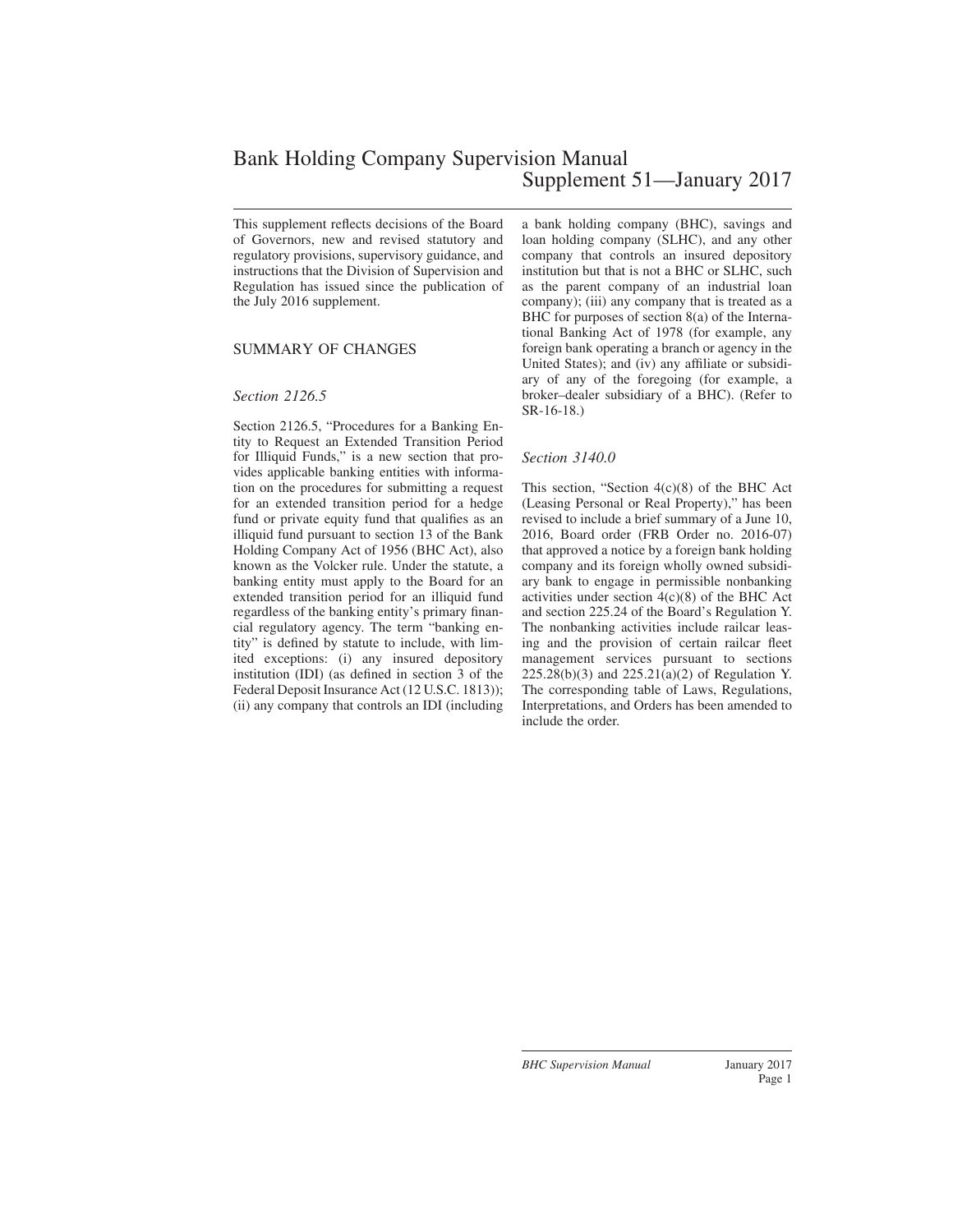| Remove                               | Insert                               |
|--------------------------------------|--------------------------------------|
| 1010.0 Table of Contents, pages 5–6, | 1010.0 Table of Contents, pages 5–6, |
| pages $6.1-6.2$                      | pages $6.1 - 6.2$                    |
| 2000 Table of Contents, pages 17–18, | 2000 Table of Contents, pages 17–18, |
| pages 18.1–18.2                      | pages 18.1–18.2                      |
|                                      | $2126.5$ , pages $1-3$               |
| 3000 Table of Contents, pages 7–8    | 3000 Table of Contents, pages 7–8    |
| $3140.0$ , pages $1-4$ , 4.1         | $3140.0$ , pages $1-4$ , 4.1         |
| pages $11-12$                        | pages $11-12$                        |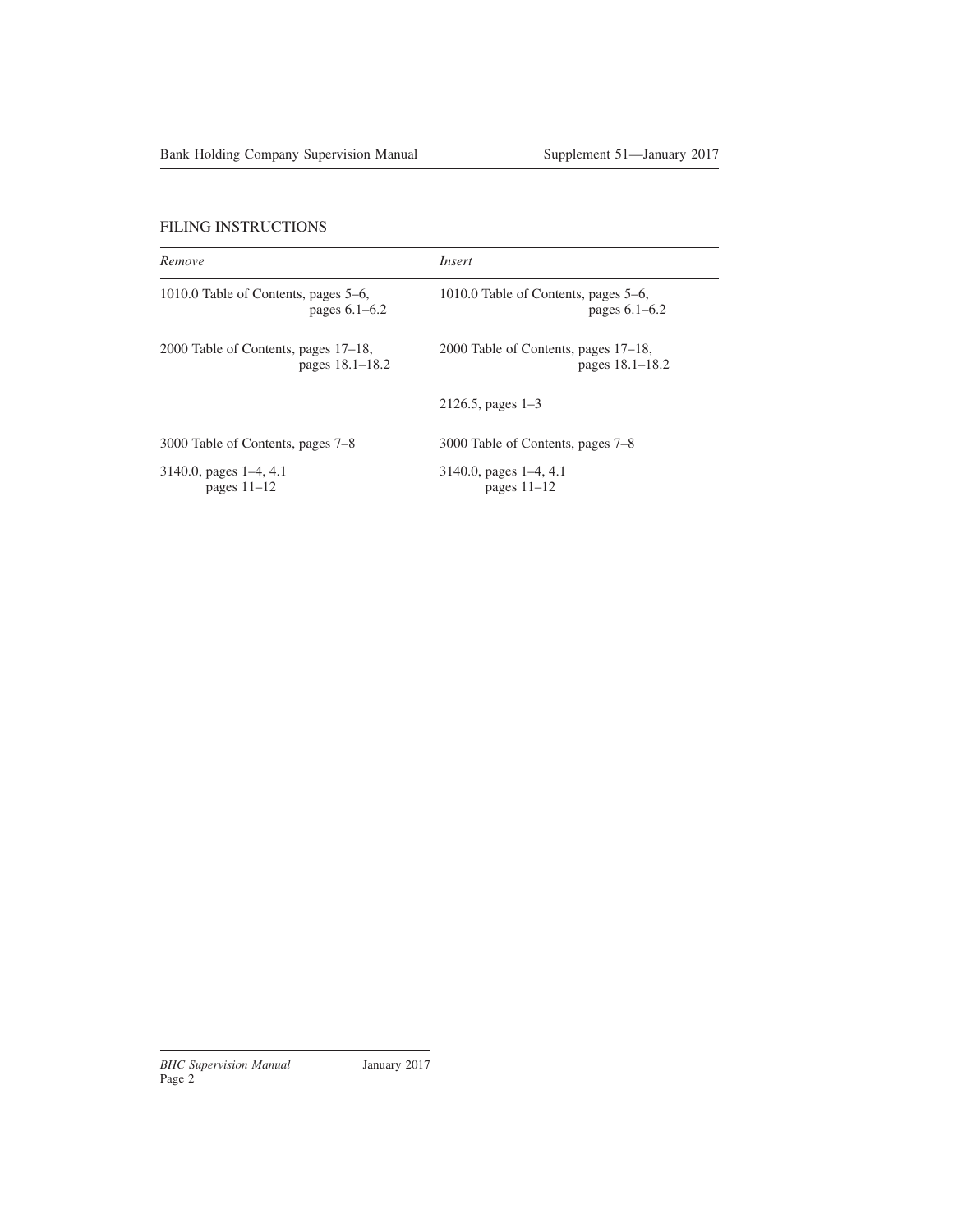This supplement reflects decisions of the Board of Governors, new and revised statutory and regulatory provisions, supervisory guidance, and instructions that the Division of Banking Supervision and Regulation has issued since the publication of the January 2016 supplement.

## SUMMARY OF CHANGES

### *Section 1050.2*

Section 1050.2, "Guidance for the Consolidated Supervision of Regional Bank Holding Companies," is revised (beginning at subsection 1050.2.5) to include guidance for regional banking organizations based on SR-16-4, "Relying on the Work of the Regulators of Subsidiary Insured Depository Institution(s) of Bank Holding Companies and Savings and Loan Holding Companies with Total Consolidated Assets of Less than \$50 Billion." The letter was issued by the Federal Reserve to explain its expectations for its examiners' reliance on the work of the regulators of insured depository institution subsidiaries of these holding companies. The letter presents a tailored supervisory approach for regional banking organizations, which are defined as companies with total consolidated assets of between \$10 billion and \$50 billion.

#### *Section 4066.0*

Section 4066.0, "Consolidated (Funding and Liquidity Risk Management)," is amended at subsection 4066.0.2 to include "Appendix B - Interagency Guidance on Funds Transfer Pricing Related to Funding and Contingent Liquidity Risks," issued March 1, 2016. The guidance was issued to address weaknesses observed in some large financial institutions' funds transfer pricing practices related to funding risk (including interest rate and liquidity components) and contingent liquidity risk. (Refer to SR-16-03 and to the March 1, 2016, attachment to the interagency guidance, "Illustrative Funds Transfer Pricing Methodologies.")

#### *Section 4070.1*

Section 4070.1, "Rating...Risk Management Processes and Internal Controls of BHCs..." is partially superseded as the result of the issuance of SR-16-11, "Supervisory Guidance for Assessing Risk Management at Supervised Institutions with Total Consolidated Assets Less than \$50 Billion." With the issuance of SR-16-11, SR-95-51 (section 4070.1) is applicable only to bank holding companies and state member banks having \$50 billion or more in total assets.

### *Section 4071.0*

Section 4071.0, "Supervisory Guidance for Assessing Risk Management at Supervised Institutions with Total Consolidated Assets Less than \$50 Billion," is a new section that reaffirms the Federal Reserve's long-standing supervisory approach that emphasizes the importance of prudent risk management. This section's guidance and SR-16-11, "Supervisory Guidance for Assessing Risk Management at Supervised Institutions with Total Consolidated Assets Less Than \$50 Billion," outlines core risk categories and risk-management principles. This supervisory guidance reflects updates to, and partially supersedes, SR-95-51, "Rating the Adequacy of Risk Management and Internal Controls at State Member Banks and Bank Holding Companies." The guidance in SR-16-11 provides clarifications on, and distinguishes supervisory expectations for, the roles and responsibilities of the board of directors and senior management. The riskmanagement expectations within this guidance are applicable to all supervised institutions with total consolidated assets of less than \$50 billion, including bank holding companies, state member banks, savings and loan holding companies, and foreign banking organizations with total combined U.S. assets of less than \$50 billion. The guidance also applies to insurance and commercial savings and loan holding companies with total consolidated assets of less than \$50 billion.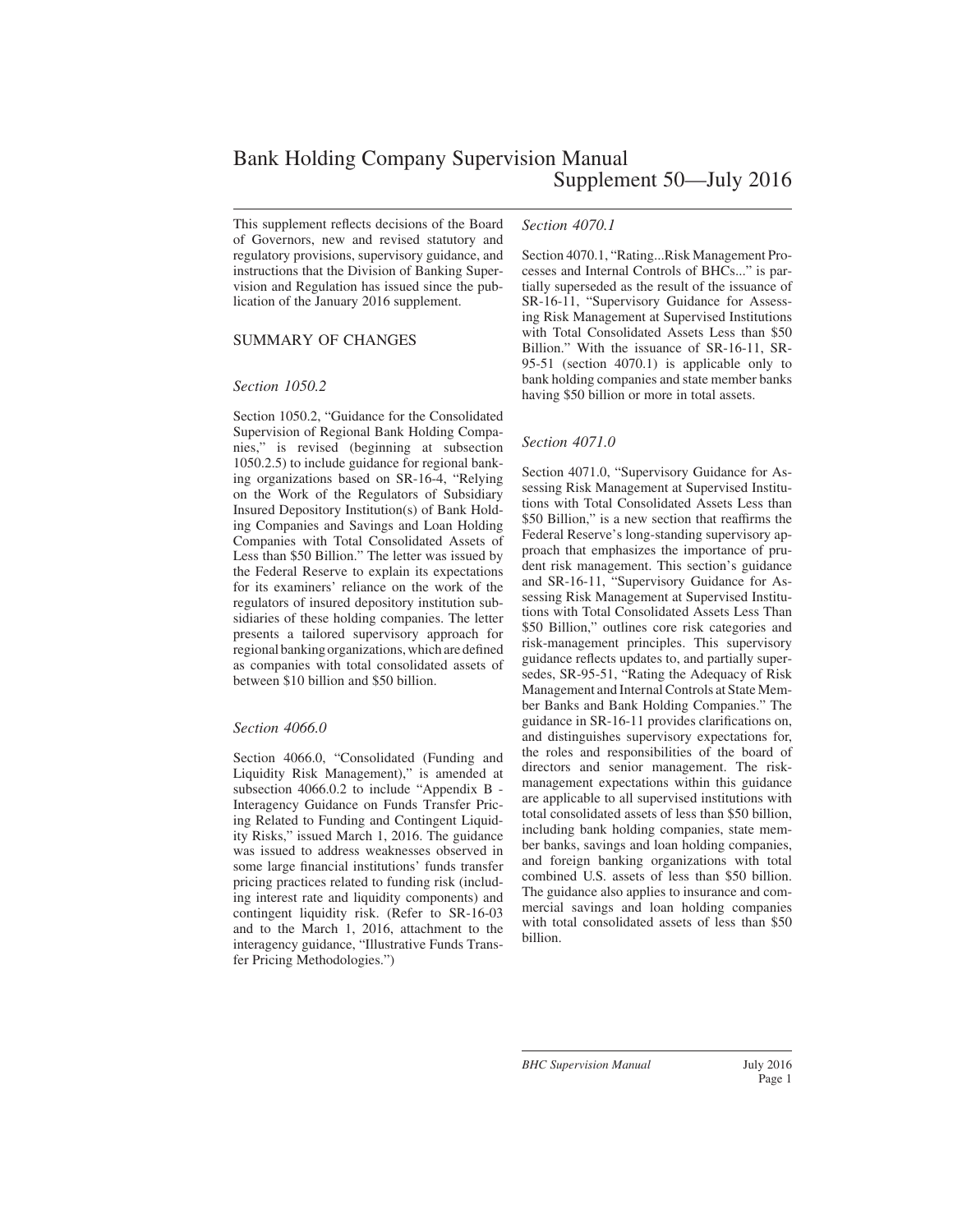Substantive changes that are included in SR-16-11 (when compared to SR-95-51) are:

- 1. Certain major risk categories are modified.
	- a. Compliance risk is a separate core risk; b. Reputation risk is not considered a core risk
	- c. Risk definitions that are revised:
		- i. Operational risk is the risk resulting from inadequate or failed internal processes, people, and systems or from external events.
		- ii. Market risk includes commodity prices
		- iii. Legal risk includes legal sanctions
- 2. The responsibilities of the board of directors versus senior management are separated across all risk-management components.
	- a. Senior management is responsible for risk identification.
	- b. Senior management is responsible for the establishment and maintenance of effective information systems.
	- c. Both the board of directors and senior management are responsible for an effective system of internal controls.
- 3. Additional risk-management concepts are included:
	- a. Information systems should consist of a consolidated and integrated view of risks.
	- b. The board of directors should approve significant policies to establish risk tolerances for the institution's activities.

## *Section 5000.0*

Section 5000.0, "BHC Inspection Program (General)," is revised at subsection 5000.0.4.3.05 to provide additional guidance on the supervisory approach to be used for holding companies with total consolidated assets of \$10 billion or less. The guidance pertains to relying on the work of insured depository institution (IDI) regulators for community banking organizations. Examiners are to rely substantially on the findings of the IDI regulator in evaluating the overall condition of the holding company. Reserve Bank reviews are to evaluate the condition, performance, and prospects of a subsidiary IDI based on the conclusion of the IDI regulator and are not to duplicate the IDI regulator's work. (Refer to SR-16-4.)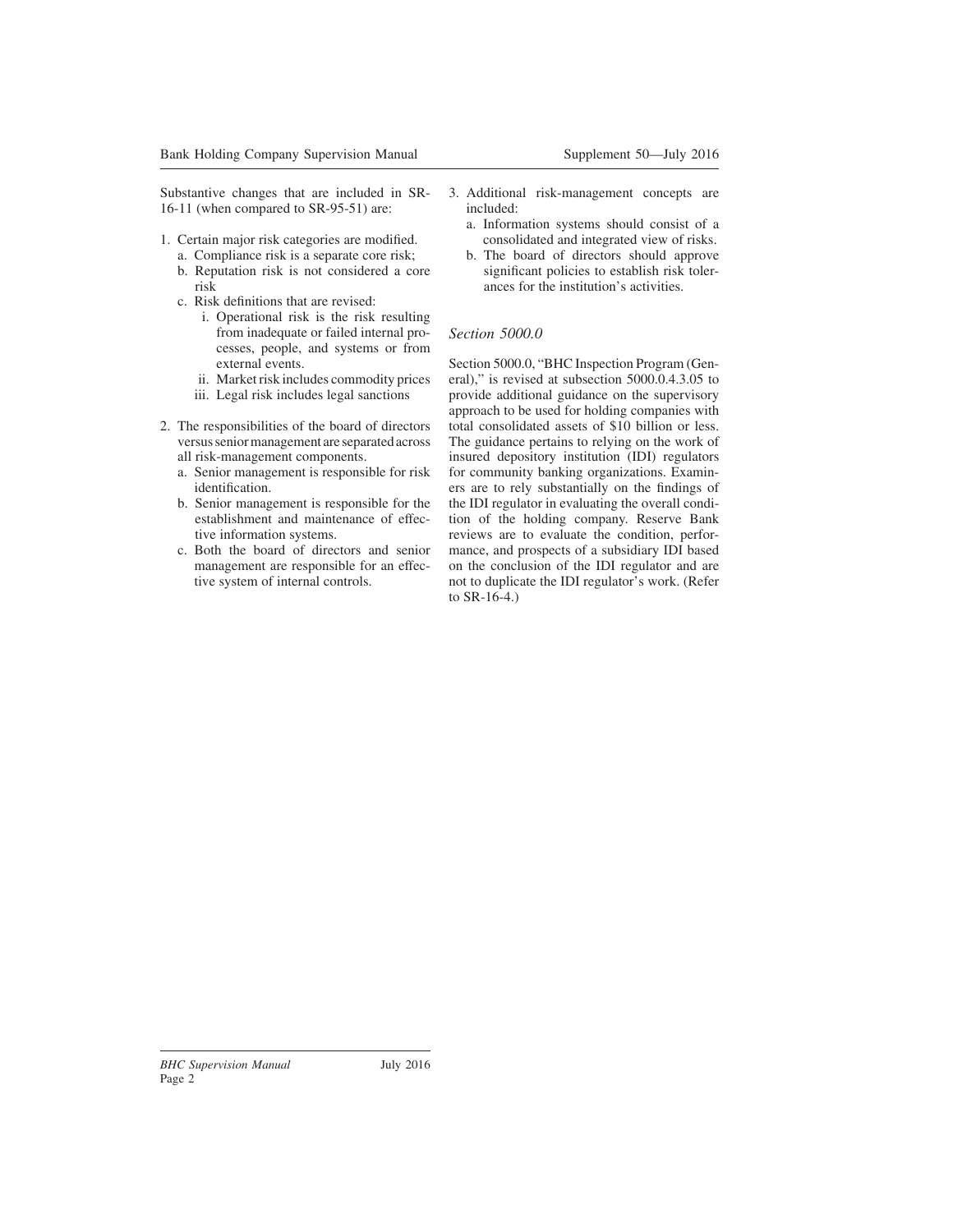| Remove                                     | Insert                                     |
|--------------------------------------------|--------------------------------------------|
| 1010.0 Table of Contents, page 12.1        | 1010.0 Table of Contents, page 12.1        |
| 1050.2, pages $1-4$<br>page 17             | 1050.2, pages $1-4$ , 4.1<br>pages $17-19$ |
| 2124.0, pages 3–4                          | 2124.0, pages 3–4                          |
| 2124.01, pages 9-10<br>pages $19-20$       | 2124.01, pages 9–10<br>pages $19-20$       |
| 3070.0, pages 3–4                          | 3070.0, pages $3-4$                        |
| 4000 Table of Contents, pages 5–8          | 4000 Table of Contents, pages 5-8          |
| $4066.0$ , pages $1-11$                    | 4066.0, pages $1-16$                       |
| $4070.1$ , pages 1–6                       | 4070.1, pages $1-6$                        |
|                                            | $4071.0$ , pages $1-6$                     |
| $5000.0$ , pages 1–6                       | $5000.0$ , pages $1-6$                     |
| 6000.0 Index, pages $21-22$<br>pages 59-71 | 6000.0 Index, pages $21-22$<br>pages 59-71 |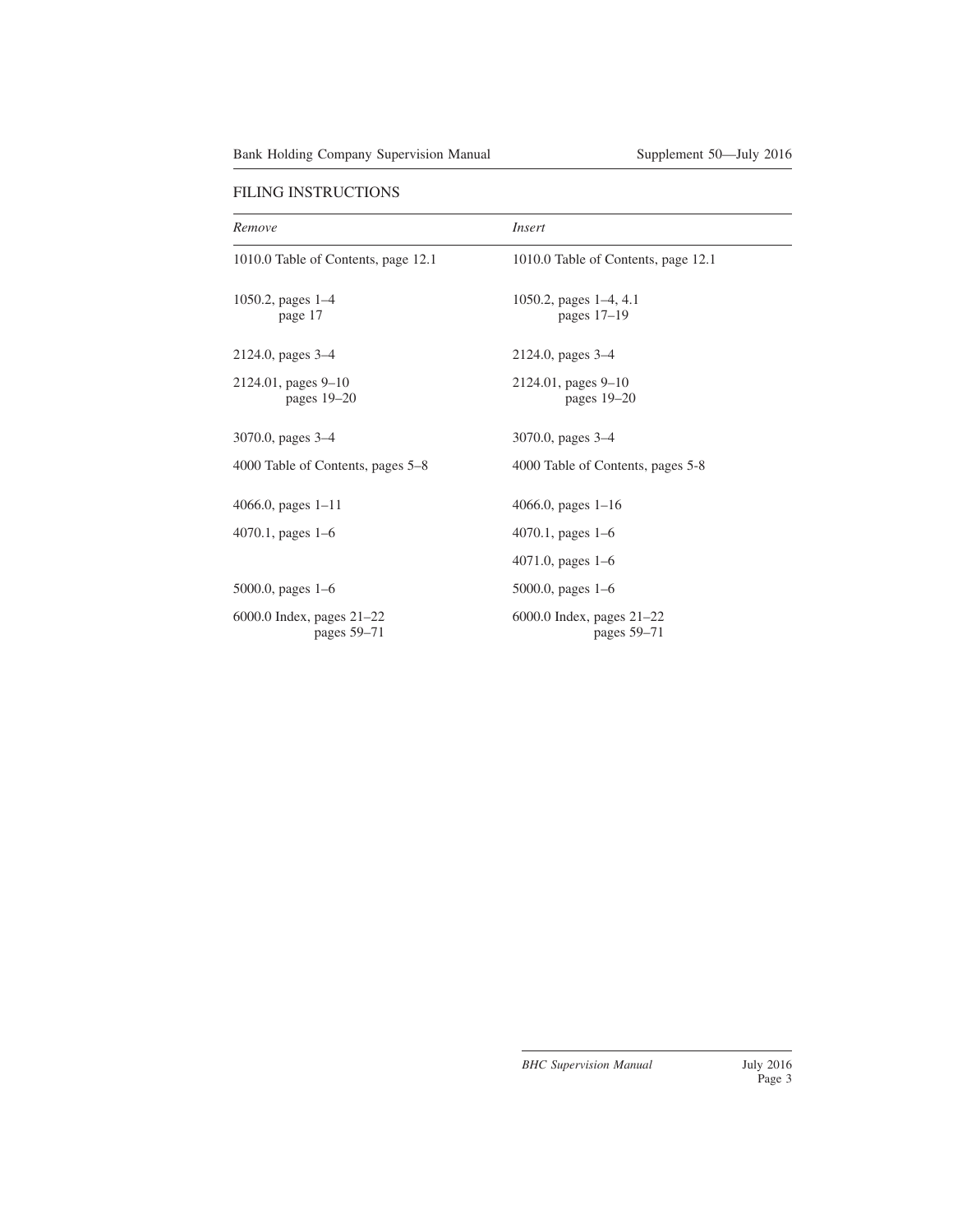# Bank Holding Company Supervision Manual Supplement 49—January 2016

This supplement reflects decisions of the Board of Governors, new and revised statutory and regulatory provisions, supervisory guidance, and instructions that the Division of Banking Supervision and Regulation has issued since the publication of the July 2015 supplement.

### SUMMARY OF CHANGES

#### *Section 2060.1*

Section 2060.1, "Audit (Management Information Systems)," is revised (beginning at subsection 2060.1.8) to include an Overview and Appendix A—"Interagency Advisory on External Audits of Internationally Active U. S. Financial Institutions." The federal banking agencies<sup>1</sup> (the agencies) issued the advisory to communicate their support for the principles and expectations that are set forth in Parts 1 and 2, respectively, of the Basle Committee on Banking Supervision (the BCBS) March 2014 guidance on "External audits of banks."

The agencies acknowledge that the existing standards and practices in the United States are broadly consistent with the BCBS external audit guidance. Because of the legal and regulatory framework in the United Sates, certain differences exist between the standards and practices followed in the United States and the principles and expectations in the BCBS external audit guidance. These differences are addressed in this advisory, which also describes the agencies' supervisory expectations for U. S. financial institutions within the scope of the advisory for incorporating the principles and expectations in the BCBS external audit guidance into their practices. The advisory also outlines examiner responsibilities related to these supervisory expectations.

The BCBS external audit guidance is intended for "internationally active banks," which, the agencies defined in the advisory (Refer to SR-16-2 and its attachment.)

#### *Section 2093.0*

Section 2093.0, "Control and Ownership (Shareholder Protection Arrangements)" is a new

1. The Board of Governors of the Federal Reserve System, the Office of the Comptroller of the Currency, and the Federal Deposit Insurance Corporation.

section that discusses Federal Reserve supervisory concerns and issues regarding the establishment of arrangements by some bank and savings and loan holding companies (collectively, "holding companies") to protect the financial investments made by shareholders (collectively, "shareholder protection arrangements"). There has been an increase in interest by some holding companies to benefit certain shareholders, enhance short-term investor returns, and/or provide a distinct disincentive for investors to acquire or increase ownership in a holding company's common stock and other capital instruments. Such shareholder protection arrangements raise concerns because they could have negative implications on a holding company's capital or financial position, limit a holding company's financial flexibility and capital raising capacity, or otherwise impair a holding company's ability to raise additional capital in the future. These arrangements impede the ability of a holding company to serve as a source of strength to its insured depository institutions subsidiaries and are considered unsafe and unsound. A holding company, regardless of its asset size, should be aware that the Federal Reserve may object to a shareholder protection arrangement based on the facts and circumstances and the features of the particular arrangement. Examples of shareholder protection arrangements that have raised supervisory issues are discussed. (Refer to SR-15-15.)

#### *Section 4061.0*

Section 4061.0, "Consolidated Capital (Capital Planning)," is revised for amendments to Regulation Y, 12 C.F.R. 225.8 "Capital Planning." The rule was amended to limit the ability of a bank holding company with \$50 billion or more in total consolidated assets to make capital distributions under the rule if the bank holding company's net capital issuances are less than the amount indicated in its capital plan. The tier 1 common capital ratio requirement was removed, and certain mandatory capital action assumptions were modified. (Refer to 79 *Fed. Reg.* 64040 (October 27, 2014) and 80 *Fed. Reg.* 75424 (December 2, 2015)).

*BHC Supervision Manual* January 2016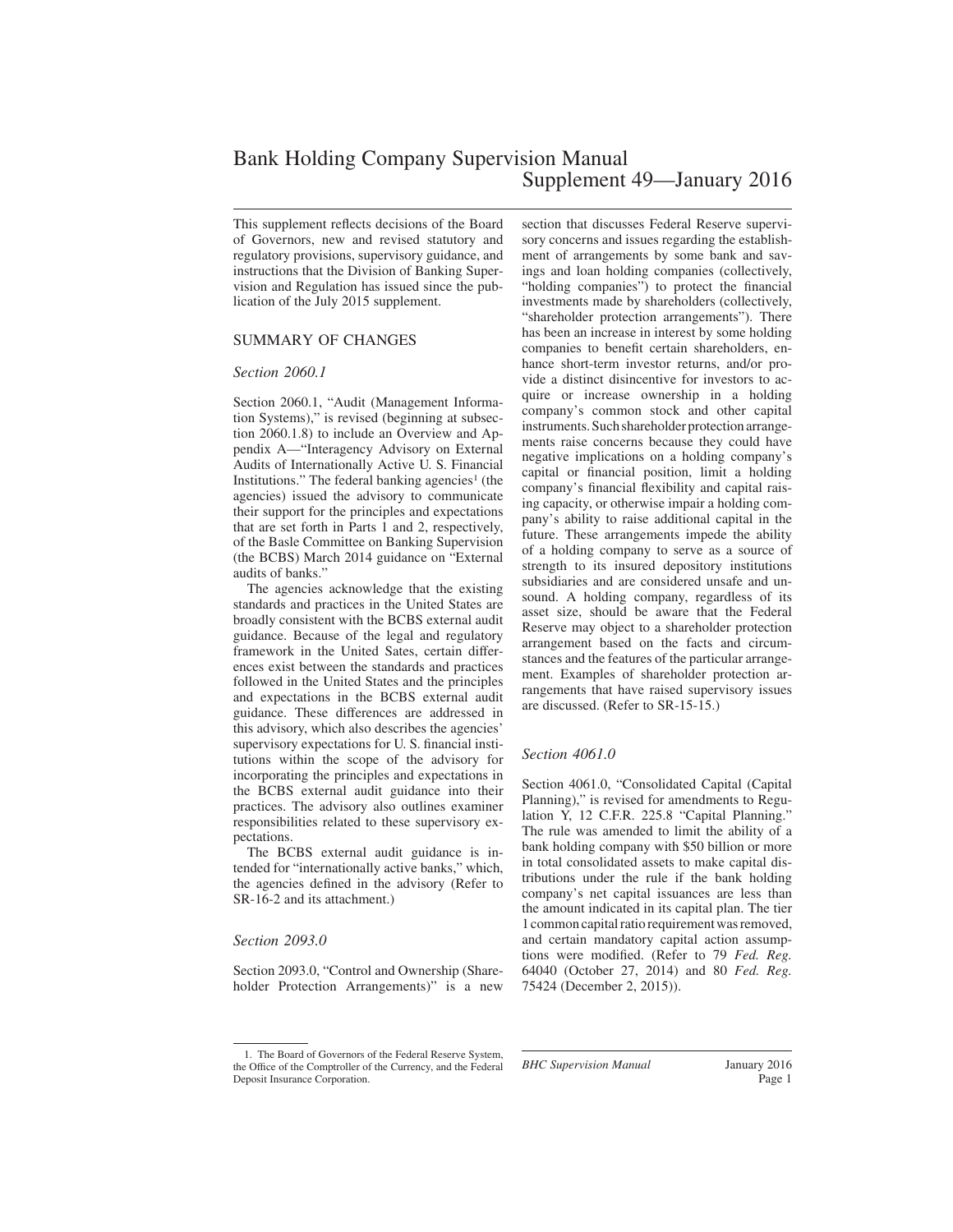## *Section 4060.7*

Section 4060.7, Consolidated Capital (Assessing Capital Adequacy and Risk at Large Banking Organizations and Others with Complex Risk Profiles) is deleted. The section was derived from SR-99-18, superseded by SR-15-18 and SR-15-19, both issued on December 18, 2015.

## *Section 4063.0*

Section 4063.0, "Federal Reserve Supervisory Assessment of Capital Planning and Positions for LISCC Firms and Large and Complex Firms," is a new section consisting of Federal Reserve guidance that was issued to explain its expectations for capital planning at Large Institution Supervision Coordinating Committee (LISCC) firms and large and complex bank holding companies and intermediate holding companies of foreign banking organizations. This guidance is consistent with the broad supervisory expectations set forth in SR-12-17/CA-12-14, "Consolidated Supervision Framework for Large Financial Institutions." It sets forth the Federal Reserve's core capital planning expectations for LISCC and large and complex firms. Several appendices are included that detail supervisory expectations on a firm's capital planning processes. The new guidance largely consolidates the Federal Reserve's existing capital planning guidance.

The expectations for LISCC Firms and Large and Complex Firms are higher than the expectations for Large and Noncomplex Firms. Within the group of firms subject to this guidance, the Federal Reserve has significantly heightened expectations for the LISCC Firms. This guidance sets forth only minimum expectations, and LISCC Firms are consistently expected to exceed those minimum standards and have the most sophisticated, comprehensive, and robust capital planning practices for all of their portfolios and activities. Refer to SR-15-18 and its attachment.

## *Section 4065.0*

Section 4065.0, "Federal Reserve Supervisory Assessment of Capital Planning And Positions for Large and Noncomplex Firms," The Federal Reserve's guidance explains its supervisory expectations for capital planning at large and noncomplex bank holding companies and intermediate holding companies of foreign banking organizations, consistent with the broad supervisory expectations set forth in SR-12-17/CA-12- 14, "Consolidated Supervision Framework for Large Financial Institutions." This guidance applies to U.S. bank holding companies and intermediate holding companies of foreign banking organizations that have total consolidated assets of at least \$50 billion but less than \$250 billion, have consolidated total on-balance sheet foreign exposure of less than \$10 billion, and are not otherwise subject to the Federal Reserve's LISIC framework (referred to as a "Large and Noncomplex Firm"). Refer to SR-15-19 and its attachment.

## *Section 4080.0*

Section 4080.0, "Federal Reserve System Bank Holding Company Surveillance Program," is revised to discuss the Federal Reserve's revision of its safety-and-soundness surveillance program (the Surveillance Program) for top-tier bank holding companies and savings and loan holding companies (HCs). The revised program includes a new early warning model for HCs, the *"Holding Company Statistical Assessment of Bank Risk"* or "HC-SABR" model. It deploys risk identification algorithms ("Outlier Metrics") and other surveillance products to process financial and economic data and generate forwardlooking, actionable intelligence on HCs that will provide examiners and other supervisory staff with early signals by which to monitor risktaking. Results are used to assess exposures, outlooks, and possible compliance shortcomings, with the goal of calibrating supervisory resources to risk. The Surveillance Program's objectives, structure, and maintenance are discussed along with additional information on the metrics, procedures, and write-up requirements used to monitor HCs. The program also distributes surveillance results across the Federal Reserve's supervision function. (Refer to SR-15-16 and its attachment.)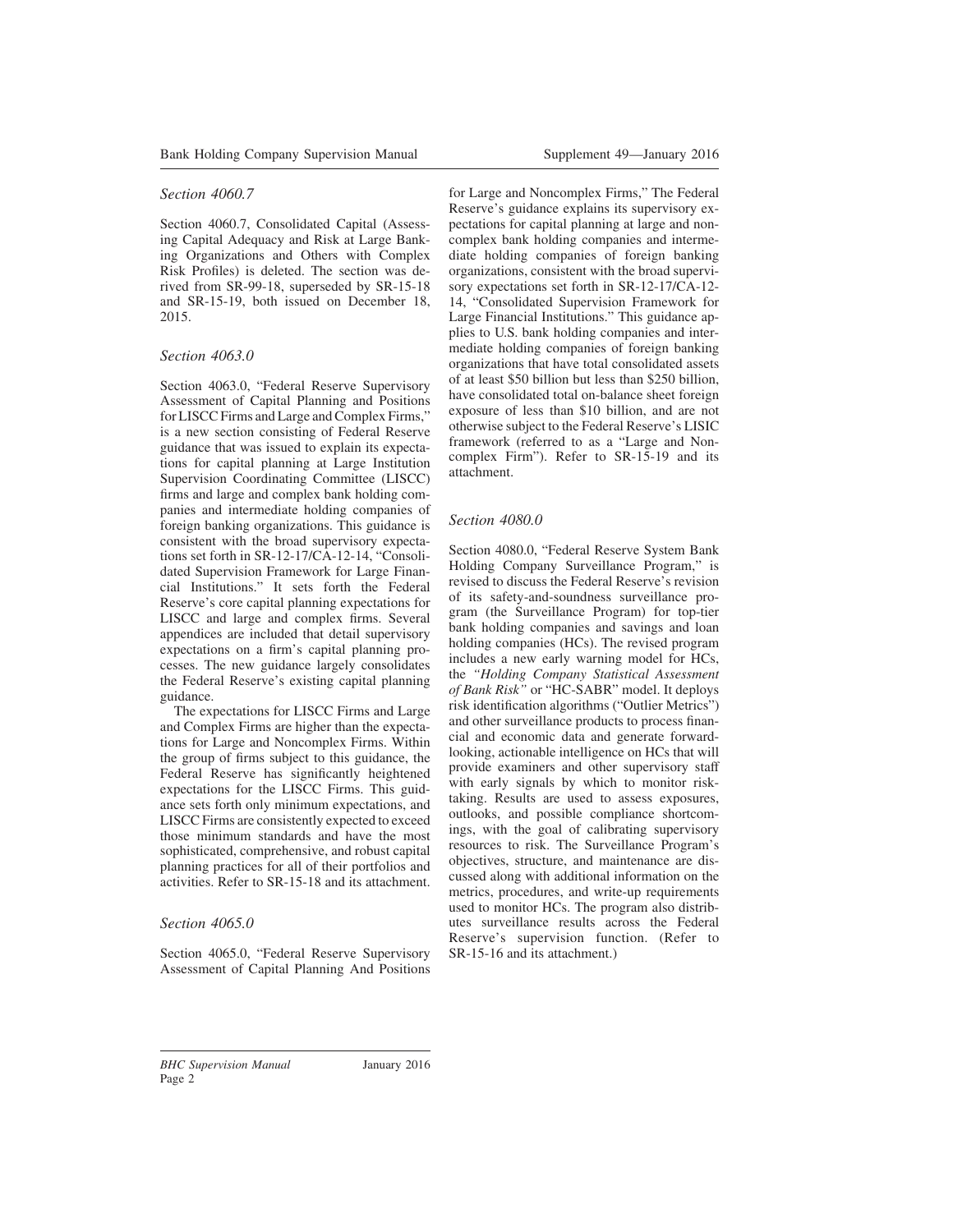| Remove                                                    | <i>Insert</i>                                             |
|-----------------------------------------------------------|-----------------------------------------------------------|
| 1010.0 Table of Contents, pages 3–6, 6.1–6.2<br>page 12.1 | 1010.0 Table of Contents, pages 3-6, 6.1-6.2<br>page 12.1 |
| 1050.1, pages $11-12$                                     | 1050.1, pages $11-12$                                     |
| 1050.2, pages $9-10$                                      | 1050.2, pages $9-10$                                      |
| 2000 Table of Contents, pages 9–12, 12.1–12.3             | 2000 Table of Contents, pages 9–12, 12.1–12.3             |
| $2010.2$ , pages $1-2$<br>pages 5–6<br>pages 23-24        | $2010.2$ , pages $1-2$<br>pages 5–6<br>pages 23-24        |
| $2060.1$ , pages $1-11$                                   | $2060.1$ , pages $1-14$                                   |
|                                                           | $2093.0$ , pages $1-2$                                    |
| $2124.01$ , pages $1-2$<br>pages $19-20$                  | $2124.01$ , pages $1-2$<br>pages $19-20$                  |
| 2128.06, pages 3–4                                        | 2128.06, pages 3–4                                        |
| $2500.0$ , pages $1-2$                                    | 2500.0, pages 1-2                                         |
| $3111.0$ , pages $1-5$                                    | $3111.0$ , pages $1-5$                                    |
| $3130.1$ , pages $1-2$<br>pages $13-14$                   | $3130.1$ , pages $1-2$ , 2.1<br>pages $13-14$             |
| 4000 Table of Contents, pages 3–8                         | 4000 Table of Contents, pages 3–8                         |
| 4020.3, pages $1-2$                                       | 4020.3, pages $1-2$                                       |
| 4060.7, pages $1-7$                                       |                                                           |
| 4061.0, pages $1-3$                                       | 4061.0, pages $1-3$                                       |
|                                                           | 4063.0, pages 1-23                                        |
|                                                           | 4065.0, pages $1-16$                                      |
| 4080.0, pages $1-5$                                       | 4080.0, pages $1-3$                                       |
| 6000.0 Index, pages $7-71$                                | 6000.0 Index, pages $7-71$                                |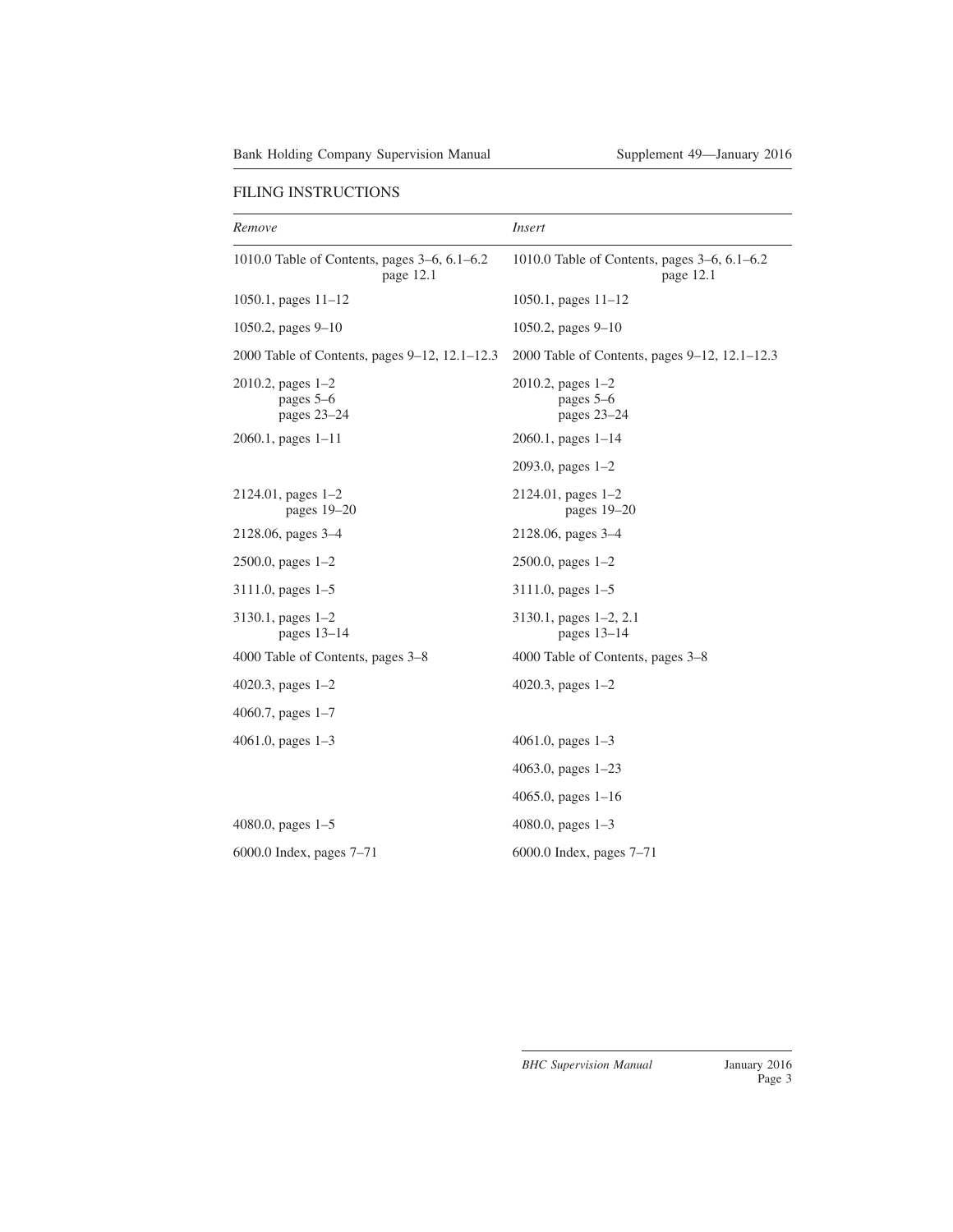# Bank Holding Company Supervision Manual Supplement 48—July 2015

This supplement reflects decisions of the Board of Governors, new and revised statutory and regulatory provisions, supervisory guidance, and instructions that the Division of Banking Supervision and Regulation has issued since the publication of the January 2015 supplement.

## SUMMARY OF CHANGES

#### *Section 2010.2*

Section 2010.2, "Supervision of Subsidiaries (Loan Administration and Lending Standards)," is revised (subsection 2010.2.4.1.9) to remove a footnote reference to SR letter 02-16, "Interagency Questions and Answers on Capital Treatment of Recourse, Direct Credit Substitutes and ResidualInterestsinAssetSecuritizations,"which is superseded by SR letter 15-6, "Interagency Frequently Asked Questions (FAQs) on the Regulatory Capital Rule."

#### *Section 2090.2*

Section 2090.2, "Control and Ownership (BHC Formations)," has been revised to include the Board's April 9, 2015, approval of its Small Bank Holding Company and Savings and Loan Holding Company Policy Statement (effective May 15, 2015). This policy statement expands the applicability of the former policy statement to include savings and loan holding companies (SLHCs). The policy applies to those bank holding companies (BHCs) and certain SLHCs that have consolidated assets of less than \$1 billion. Previously, the policy only applied to BHCs having consolidated assets of less than \$500 million.

#### *Section 2128.03*

Section 2128.03, "Credit-Supported and Asset-Backed Commercial Paper (Risk Management and Internal Controls) is revised (subsection 2128.03.3.3) to delete a footnote reference to SR letter 05-13 and its attachment, "Interagency Guidance on the Eligibility of Asset-Backed Commercial Paper Program Liquidity Facilities and the Resulting Risk-Based Capital Treatment," which is superseded by SR letter 15-6 "Interagency Frequently Asked Questions on the Regulatory Capital Rule."

#### *Section 2500.0*

This section, "Supervision of Savings and Loan Holding Companies" was revised to include a reference to SR letter 14-9, "Incorporation of Federal Reserve Policies into the Savings and Loan Holding Company Supervision Program," which provides a listing of supervisory guidance documents (SR letters) that were issued prior to July 21, 2011. The Federal Reserve has determined that these SR letters are applicable to savings and loan holding companies.

#### *Section 3070.3*

This section, "Section 4(c)(8) of the BHC Act (Non-Traditional Mortgages–Associated Risks)," is revised to delete a footnote reference to SR letter 02-16, "Interagency Questions and Answers on Capital Treatment of Recourse, Direct Credit Substitutes, and Residual Interests in Asset Securitizations," and its attachment, which is superseded by SR letter 15-6 "Interagency Frequently Asked Questions on the Regulatory Capital Rule." Refer to subsection 3070.3.2.5. "Secondary Market Activity."

#### *Section 3111.0*

This section, "Section 4(c)(8) of the BHC Act (Acquisition of Savings Associations)" includes (subsection 3111.0.3) reference corrections to listed Board orders that authorized the acquisition of savings associations.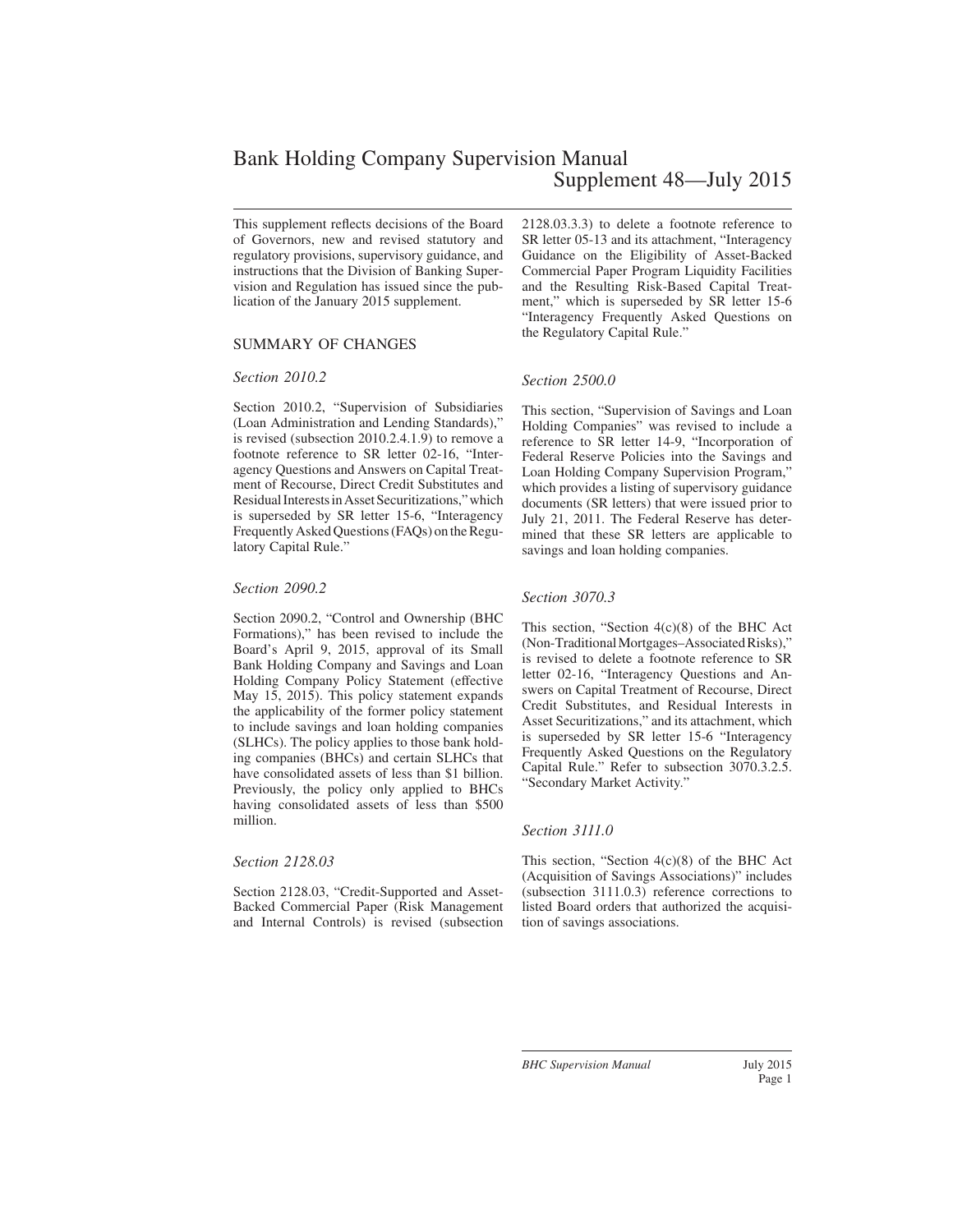| Remove                                                                                      | Insert                                                                                      |
|---------------------------------------------------------------------------------------------|---------------------------------------------------------------------------------------------|
| 2000 Table of Contents, pages $12.1 - 12.2$                                                 | 2000 Table of Contents, pages $12.1 - 12.2$                                                 |
| $2010.2$ , pages $1-2$ , 2.1<br>pages $21-22$                                               | 2010.2, pages $1-2$ , 2.1<br>pages $21-22$                                                  |
| $2090.2$ , pages 1–6                                                                        | 2090.2, pages $1-5$                                                                         |
| $2128.03$ , pages $1-8$                                                                     | $2128.03$ , pages $1-8$                                                                     |
| $2500.0$ , pages $1-2$                                                                      | $2500.0$ , pages $1-2$                                                                      |
| 3070.3, pages $1-6$                                                                         | $3070.3$ , pages 1–6                                                                        |
| $3111.0$ , pages $3-4$                                                                      | $3111.0$ , pages $3-4$                                                                      |
| $6000.0$ Index, pages $1-2$<br>pages $5-8$<br>pages $13-14$<br>pages $25-28$<br>pages 37–38 | $6000.0$ Index, pages $1-2$<br>pages $5-8$<br>pages $13-14$<br>pages $25-28$<br>pages 37–38 |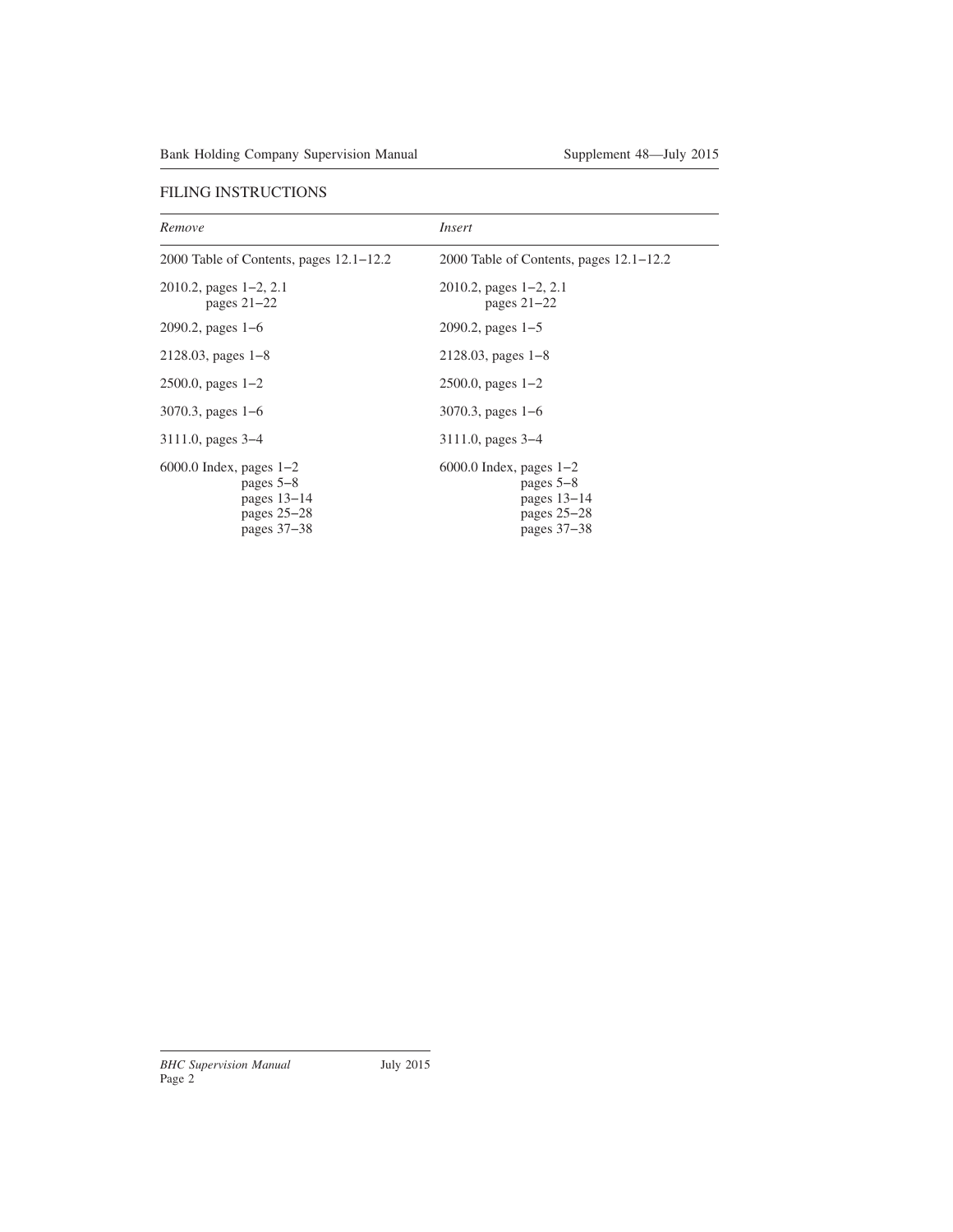This supplement reflects decisions of the Board of Governors, new and revised statutory and regulatory provisions, supervisory guidance, and instructions that the Division of Banking Supervision and Regulation has issued since the publication of the July 2014 supplement.

### SUMMARY OF CHANGES

#### *Sections 1050.0, 1050.1, 1050.2, 3900.0, and 4070.0*

These sections have been revised to refer to SR-12-17/CA-12/14, "Consolidated Supervision Framework for Large Financial Institutions," which superseded SR-99-15, "Risk-Focused Supervision of Large Complex Banking Organizations."

#### *Section 2010.2*

Section 2010.2, "Supervision of Subsidiaries (Loan Administration and Lending Standards)," is revised to include a new subsection 2010.2.6, "Guidance on Private Student Loans with Graduated Payment Terms of Origination." The guidance provides principles that financial institutions should consider in their policies and procedures for originating these loans. Financial institutions should prudently underwrite their private student loans in a manner consistent with safe and sound lending practices. Financial institutions should also comply with all applicable federal and state consumer laws and regulations, including providing disclosures that clearly communicate the timing and the amount of payments to facilitate borrower understanding of loan terms and features. Refer to SR-15-2/CA-15-1.

#### *Section 2124.0*

This section was revised to include a footnote reference to SR-14-4, "Examiner Loan Sampling Requirements for State Member Bank and Credit Extending Nonbank Subsidiaries of Banking Organizations with \$10–\$50 Billion in Total Consolidated Assets." The guidance in SR-14-4 clarifies the expectations for the assessment of material retail credit portfolios for these institutions. The guidance in SR-14-4 superseded SR-94-13, "Loan Review Requirements for On-Site Examinations," but only for these banking organizations. (For the SR-14-4 guidance, refer to subsection 2010.2.11, appendix I.)

#### *Section 2124.01*

This section, "Risk-Focused Supervision for Large Complex Banking Organizations," was revised to (1) include 10 additional risk-focused SR letters to the listing in appendix A and (2) remove two inactive letters from this list.

#### *Section 3110.0*

This section, "Section 4 (c)(8) of the BHC Act (Industrial Banking)" was revised to amend the beginning discussion and to include statutory and regulatory citations and a current Board order reference within section 3110.0.4.

#### *Section 3111.0*

This section, "Section 4(c)(8) of the BHC Act (Acquisition of Savings Associations)" was revised to include a Dodd-Frank Act provision pertaining to a bank holding company's application to acquire an insured depository institution when it is located in a home state other than the home state of the bank holding company. See subsection 3111.0.2.5. In addition, subsection 3111.0.3 lists additional Board orders that have authorized the acquisition of savings associations.

#### *Section 4069.0*

This new section, "Dodd-Frank Act Company Run Stress Testing for Banking Organizations with Total Consolidated Assets of \$10–50 Billion," provides guidance on the supervisory expectations for the Dodd-Frank Wall Street Reform and Consumer Protection Act stress test practices for these companies and offers additional details about methodologies that should be employed. Refer to SR-14-3 and the 2014 interagency "Supervisory Guidance on Implementing Dodd-Frank Act Company-Run Stress Tests for Banking Organizations with Total Consolidated Assets of More Than \$10 Billion but Less than \$50 Billion" (see 79 Fed. Reg. 14153, March 13, 2014).

*BHC Supervision Manual* January 2015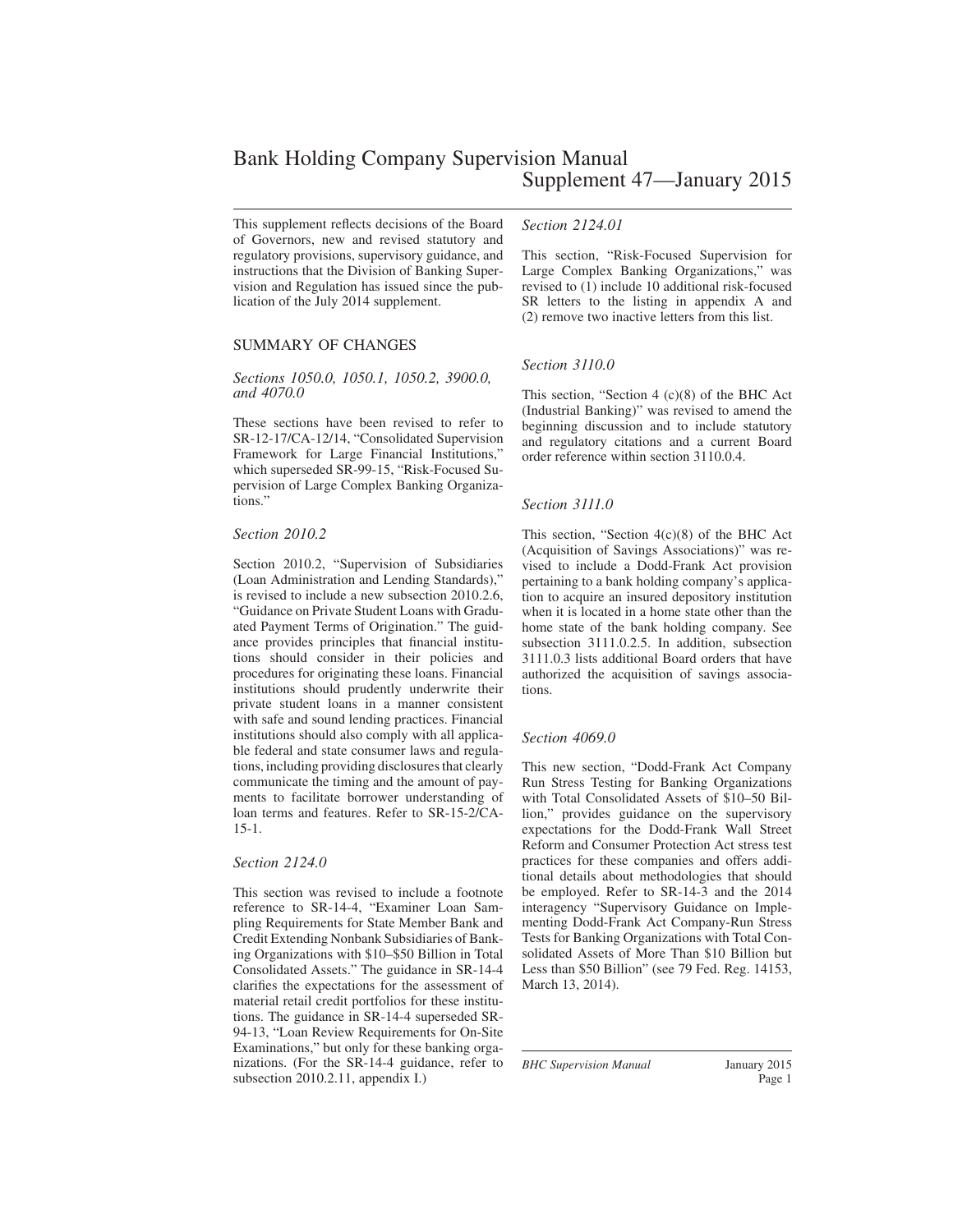| Remove                                        | <i>Insert</i>                                          |
|-----------------------------------------------|--------------------------------------------------------|
| 1010.0 Table of Contents, page 12.1           | 1010.0 Table of Contents, page 12.1                    |
| 1050.0, pages $1-8$                           | 1050.0, pages $1-8$                                    |
| 1050.1, pages $1-4$                           | 1050.1, pages $1-4$ , 4.1                              |
| 1050.2, pages $1-4$                           | 1050.2, pages $1-4$                                    |
| 2000 Table of Contents, pages $1-2$ , 2.1     | 2000 Table of Contents, pages $1-2$ , 2.1              |
| $2010.2$ , pages $1-2$ , 2.1<br>pages $27-28$ | $2010.2$ , pages $1-2$ , 2.1<br>pages 27-28, 28.1-28.2 |
| $2124.0$ , pages $1-7$                        | $2124.0$ , pages $1-7$                                 |
| $2124.01$ , pages $1-2$<br>pages 19-20, 20.1  | $2124.01$ , pages $1-2$<br>pages 19–20, 20.1–20.2      |
| $3110.0$ , pages $1-2$                        | $3110.0$ , pages $1-3$                                 |
| $3111.0$ , pages $1-5$                        | $3111.0$ , pages $1-5$                                 |
| 3900.0, pages $1-7$                           | 3900.0, pages $1-7$                                    |
| 4000 Table of Contents, pages 5–8             | 4000 Table of Contents, pages 5–8                      |
|                                               | 4069.0, pages $1-4$                                    |
| 4070.0, pages $1-8$                           | 4070.0, pages $1-8$                                    |
| 6000.0 Index, pages $17-71$                   | 6000.0 Index, pages $17-71$                            |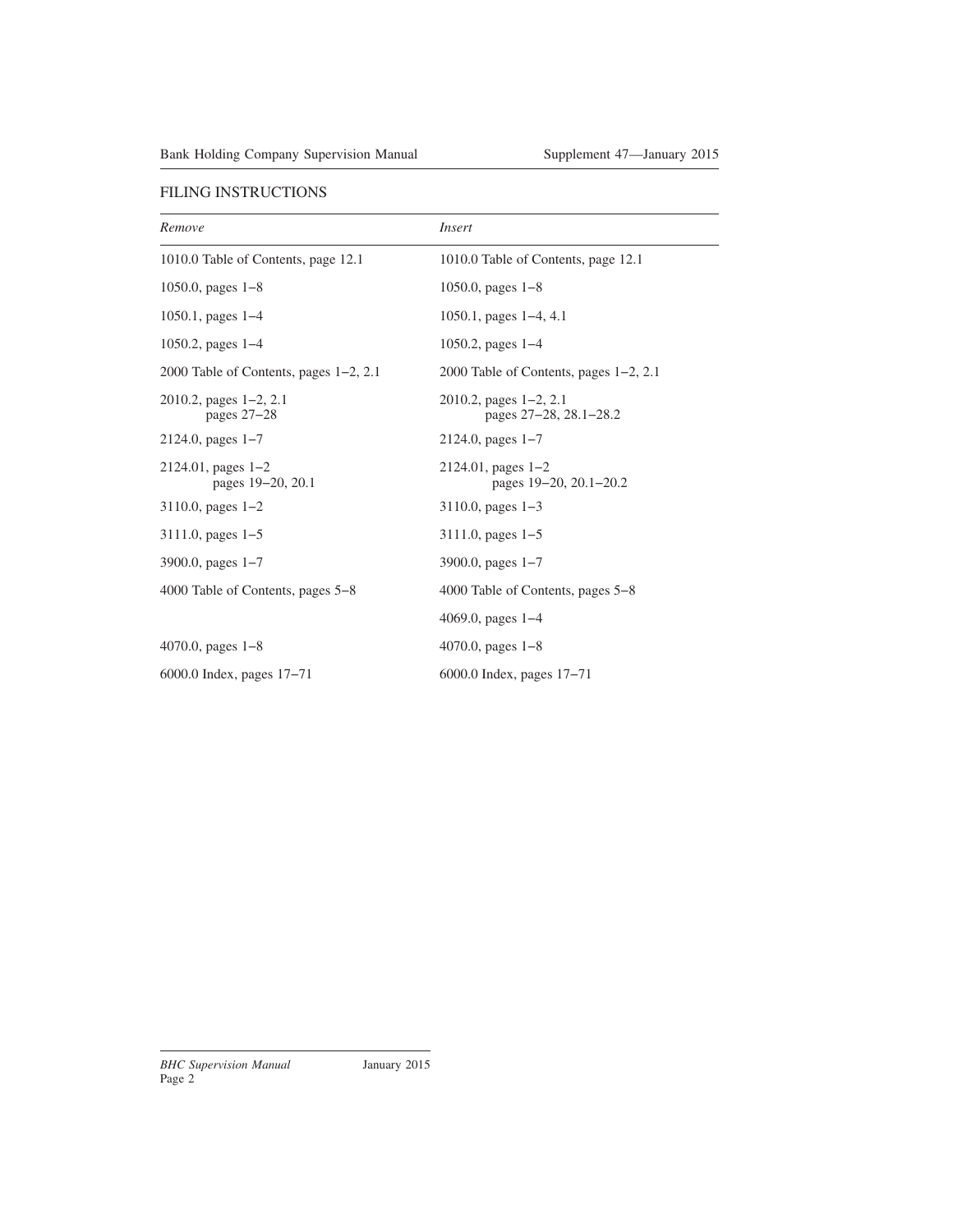This supplement reflects decisions of the Board of Governors, new and revised statutory and regulatory provisions, supervisory guidance, and instructions that the Division of Banking Supervision and Regulation has issued since the publication of the January 2014 supplement.

#### SUMMARY OF CHANGES

#### *Section 2010.2*

The section, "Supervision of Subsidiaries (Loan Administration and Lending Standards)," is revised to include Appendix I — "Examiner Loan Sampling Requirements For Credit-Extending Nonbank Subsidiaries of BHCs with \$10-50 Billion in Total Consolidated Assets." The subsection sets forth the loan sampling expectations that apply to the Federal Reserve's inspection of credit-extending nonbank subsidiaries of bank holding companies (BHCs). Examiners will also have the flexibility, depending upon the structure and size of a nonbank subsidiary, to utilize the guidance so that it's applicable to a smaller BHC with credit-extending nonbank subsidiaries having total assets below \$10 billion. Refer to SR-14-4 and its attachment.

#### *Section 2020.1*

This section, "Intercompany Transactions (Transactions Between Member Banks and Their Affiliates — Sections 23A and 23B of the Federal Reserve Act)" is revised to discuss statutory amendments to these sections of the Federal Reserve Act resulting from the Dodd-Frank Act. One amendment involved the definition of an "affiliate," with regard to an investment fund when an insured depository institution (IDI) or one of its affiliates is an investment adviser. Also, the definition of "covered transactions" was revised to include the credit exposure resulting for derivative and securities lending and borrowing transactions between the IDI and its affiliates. In addition, the Dodd- Frank Act removed the quantitative 10 percent exemption limit between financial subsidiaries of an IDI. The retained earnings of a financial subsidiary are to be included as part of the IDI's investment. The amendments were effective on July 21, 2012. (See sections 608(a)(1)(A),  $608(a)(1)(B)$ , and  $609(a)$  of the Dodd-Frank Act.) A few additional or revised inspection objectives and procedures are included.

#### *Section 2070.0*

This revised section, "Taxes (Consolidated Tax Filing)" includes a June 13, 2014, Interagency Addendum to the 1998 "Interagency Policy Statement on Income Tax Allocation in a Holding Company Structure" (Addendum). The federal banking agencies<sup>1</sup> (Agencies) announced the Addendum's issuance to ensure that insured depository institutions (IDIs) in a consolidated group maintain an appropriate relationship regarding the payment of taxes and treatment of tax refunds. The Addendum is to ensure that tax allocation agreements expressly acknowledge an agency relationship between a holding company<sup>2</sup> and its IDI subsidiary to protect the IDI's ownership rights in tax refunds. State member banks and holding companies should implement the guidance as soon as reasonably possible, which the Agencies expect would not be later than October 31, 2014. The Addendum clarifies and supplements but does not replace the 1998 Interagency Policy Statement. (Refer to SR-14-6 and its attachment.)

#### *Section 2124.05*

This section, "Consolidated Supervision Framework for Large Financial Institutions" is revised to include Appendix B — "Managing Foreign Exchange Settlement Risks for Physically Settled Securities." (See SR-13-24 and its February 2013 attachment.) This guidance sets forth seven principles or "guidelines" for managing foreign exchange transaction settlement risks. The Federal Reserve supports these principles as part of its continuing effort to promote the global financial system's ability to withstand severe market disruptions. Institutions covered by SR-13-24 should apply the seven guidelines to their foreign exchange activities with the stated clarifications regarding application of the guidance in the United States.

*BHC Supervision Manual* July 2014

<sup>1.</sup> The Board of Governors of the Federal Reserve System, Federal Deposit Insurance Corporation, and the Office of the Comptroller of the Currency.

<sup>2.</sup> For the purpose of this guidance, the term, "holding company" refers to a bank holding company or a savings and loan holding company.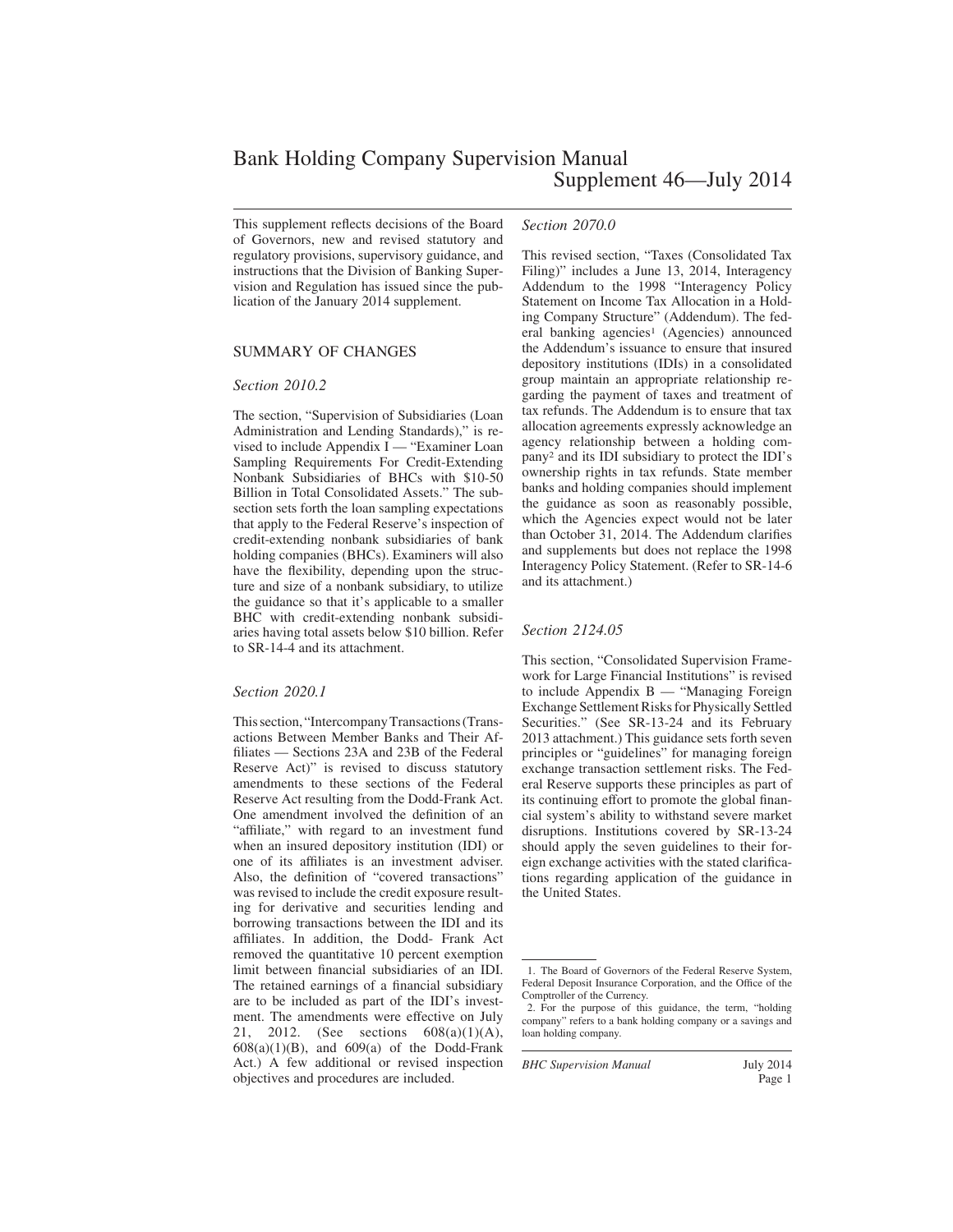## *Section 3070.0*

This revised section, "Section  $4(c)(8)$  of the BHC Act (Mortgage Banking)," includes a brief discussion of the December 13, 2013, "Interagency Statement on Supervisory Approach for Qualified and Non-Qualified Mortgage Loans" that was issued to clarify the safety-andsoundness expectations and Community Reinvestment Act (CRA) considerations for regulated institutions engaged in residential mortgage lending. The section references the Consumer Financial Protection Bureau's (CFPB) Abilityto-Repay and Qualified Mortgage Standards Rule that was issued on January 10, 2013 (effective on January 10, 2014). Institutions may issue qualified mortgages or non-qualified mortgages, based on their business strategies and risk appetites. Refer to SR-13-20 and its attachment.

#### *Section 4080.1*

This section, "Surveillance Program for Small Holding Companies," is modified to reflect changes to the small holding company surveillance program. The surveillance program for holding companies under \$1 billion in total consolidated assets includes both BHCs and SLHCs. (Refer to SR-13-21.)

## *Section 5000.0*

This section, "BHC Inspection Program (General)" is revised to include supervisory guidance on the periodic on- and off-site inspections that assess the safety and soundness of supervised BHCs and SLHCs (referred to as holding companies). The guidance updates the minimum inspection frequency and scope requirements for supervised holding companies with total consolidated assets of \$10 billion or less to

- conform inspection frequency and scope requirements for SLHCs with total consolidated assets of \$10 billion or less to those applicable to BHCs of the same size;
- clarify the scoping requirements for targeted inspections conducted at BHCs and SLHCs with total consolidated assets between \$1 billion and \$10 billion; and
- modify the requirement for targeted inspections for "3," "4," and "5"-rated BHCs with total consolidated assets between \$1 billion and \$10 billion.

Except for the addition of SLHCs, the inspection scope and frequency expectations for holding companies with less than \$1 billion in total consolidated assets have not changed.

These frequency and scope requirements vary depending on whether a holding company has been designated "complex," with more complicated holding companies subject to more frequent and in-depth review. If needed for supervisory purposes, Reserve Banks may inspect a holding company with greater frequency and scope than described in this guidance. (Refer to SR-13-21 and its attachment.)